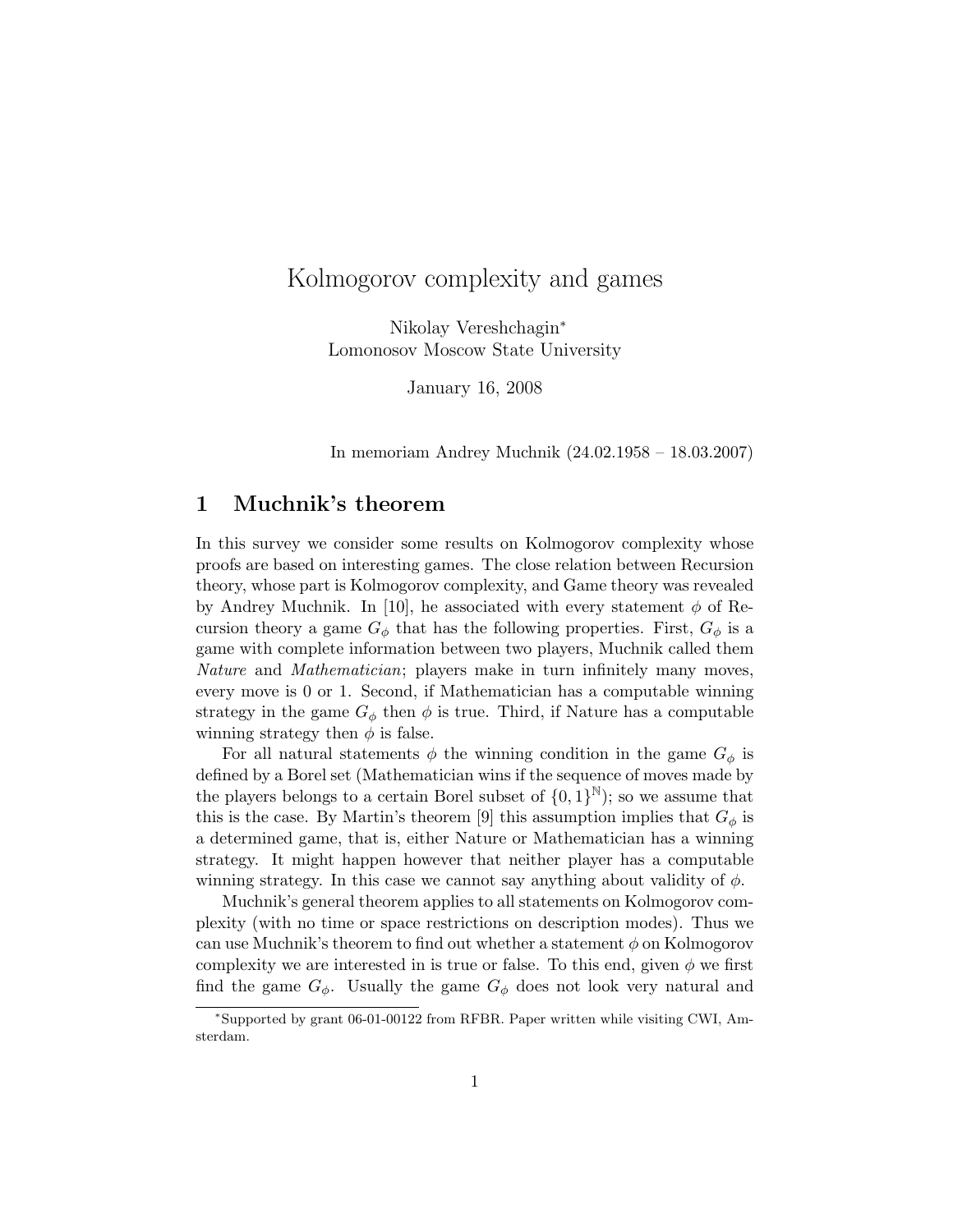easy-to-analyze. We thus find a more natural game that is equivalent to  $G_{\phi}$ (sometimes it is just a reformulation of  $G_{\phi}$  in different terms). Then we find out which of the players has a winning strategy in the game  $G_{\phi}$ . It turns out that in all particular cases either we can find a computable winning strategy for one of the players in  $G_{\phi}$  (and thus we know whether  $\phi$  is true or false), or the game is so hard to analyze that we cannot find who wins  $G_{\phi}$  at all.

Sometimes the resulting game is interesting in its own right. The goal of this paper is to present five examples of this kind. Each example consists of: (1) a statement  $\phi$  on Kolmogorov complexity, (2) a game G used in the proof of  $\phi$ , which is usually just a reformulation of Muchnik's game  $G_{\phi}$ , (3) the analysis of the game G, and (4) a proof that the existence of a computable winning strategy in G implies that  $\phi$  is true. The last item is usually straightforward and we sometimes omit it.

In item (4) we could use also Muchnik's general theorem. We do not do that, as usually the direct proof it easier than the proof that the considered game G is equivalent to Muchnik's game  $G_{\phi}$ . Muchnik's general theorem is only a source inspiration for this paper. Therefore we do not present its exact formulation.

In the example of Section 3 the game  $G$  is very easy to analyze; the main part of the proof of  $\phi$  is thus finding an easy form of Muchnik's game. In Section 4, both finding  $G$  and its analysis are not easy. In the examples of Sections 5 and 7 the resulting games are so hard that we omit their full analysis (for some of the games from Section 7 we even do not know who wins the game).

The next section is an introductory one. We define there plain Kolmogorov complexity and present its properties needed for the following sections. In Section 6 we define a priori probability and prefix Kolmogorov complexity, which are needed to understand the meaning of the result of Section 7. We prove in Section 6 Levin's theorem relating a priori probability and prefix Kolmogorov complexity. The proof is also based on an analysis of an interesting game.

The reader familiar with Kolmogorov complexity can skip Sections 2 and 6. For such readers we present here our notation introduced in those sections. We use |x| to denote the length of a string x; we denote by  $C(x)$ ,  $K(x)$ ,  $m(x)$  plain Kolmogorov complexity, prefix Kolmogorov complexity and a priori probability of  $x$ , respectively.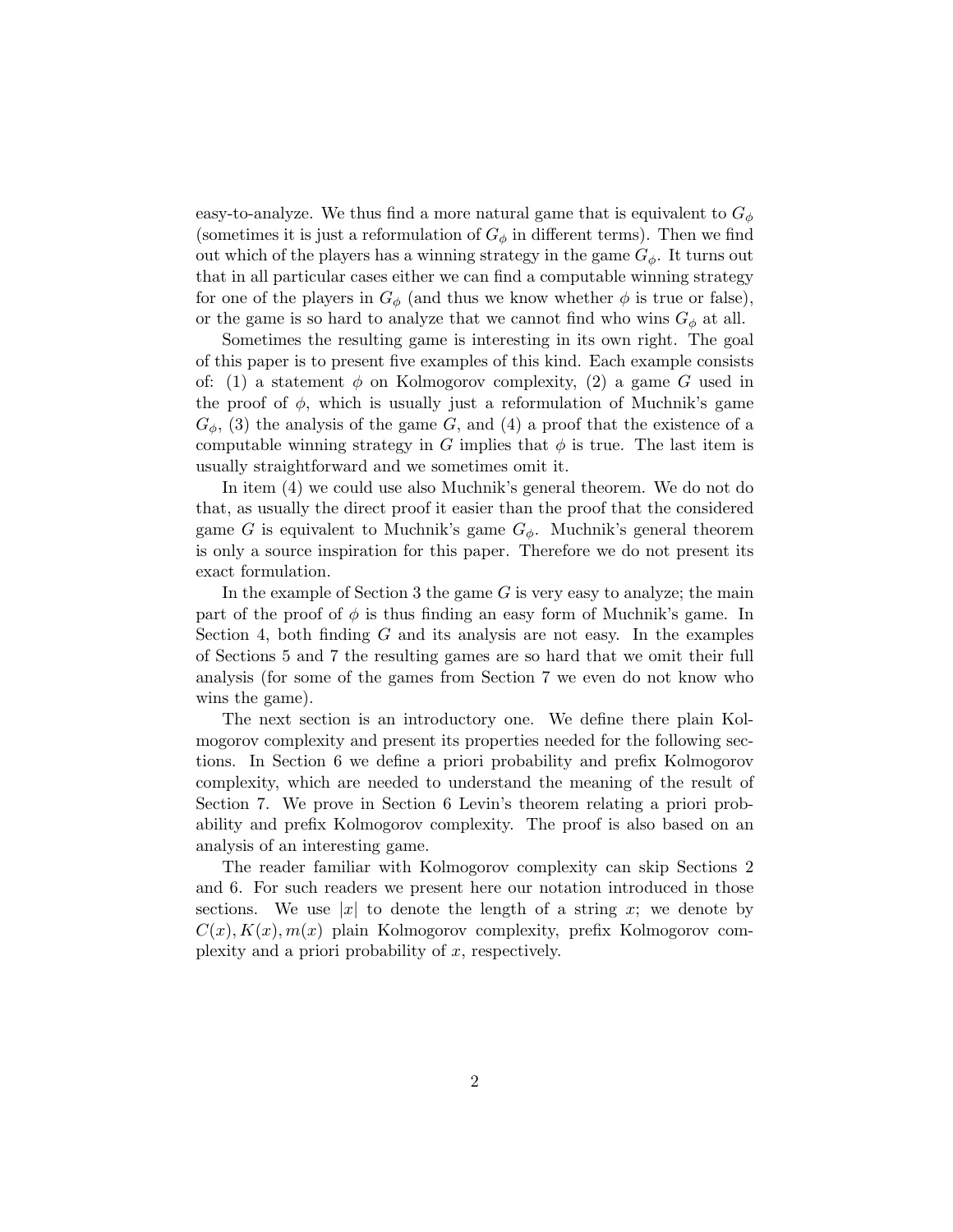# 2 Kolmogorov complexity

## Compressing information

Roughly speaking, Kolmogorov complexity means "compressed size". Programs like zip, gzip, etc., compress a given file into a presumably shorter one. The original file can then be restored by a "decompressing" program (sometimes both compression and decompression are performed by the same program).

A file that has a regular structure can be compressed significantly. Its compressed size is small compared to its length. On the other hand, a file without regularities hardly can be compressed, and its Kolmogorov complexity is close to its original size.

This explanation is very informal and contains several inaccuracies. Instead of files (sequences of bytes) we will consider binary strings, that is, finite sequences of zeros and ones. Here are the more essential points: (1) We consider only decompressing programs; we do not worry at all about compression. More specifically, a decompressor is any algorithm that receives a binary string as an input and returns a binary string as an output. If a decompressor D on input x terminates and returns string y, we write  $D(x) = y$ and say that x is a *description* of y with respect to  $D$ . Decompressors are also called description modes. (2) A description mode is not required to be total. For some x, the computation  $D(x)$  may never terminate. Also we do not put any constraints on the computation time of  $D$ : on some inputs the program D may halt only after an extremely long time.

Using the recursion theory terminology, we say that a description mode is a partial computable (=partial recursive) function from  $\{0,1\}^*$  to  $\{0,1\}^*$ , where  $\{0,1\}^*$  stands for the set of all binary strings. We associate with any algorithm  $D$  whose inputs and outputs are binary strings a function  $d$ computed by D; namely,  $d(x)$  is defined for a string x if and only if D halts on x and  $d(x)$  is the output of D on x. A partial function from  $\{0,1\}^*$  to  $\{0,1\}^*$  is called *computable* if it is associated with (=computed by) some algorithm D. Usually we use the same letter to denote the algorithm and the function it computes. So we write  $D(x)$  instead of  $d(x)$  unless it causes a confusion.

Assume that a description mode (a decompressor) D is fixed. For a string x consider all its descriptions, that is, all y such that  $D(y)$  is defined and equals  $x$ . The length of the shortest string  $y$  among them is called the Kolmogorov complexity of x with respect to  $D$ :

$$
C_D(x) = \min\{|y| : D(y) = x\}.
$$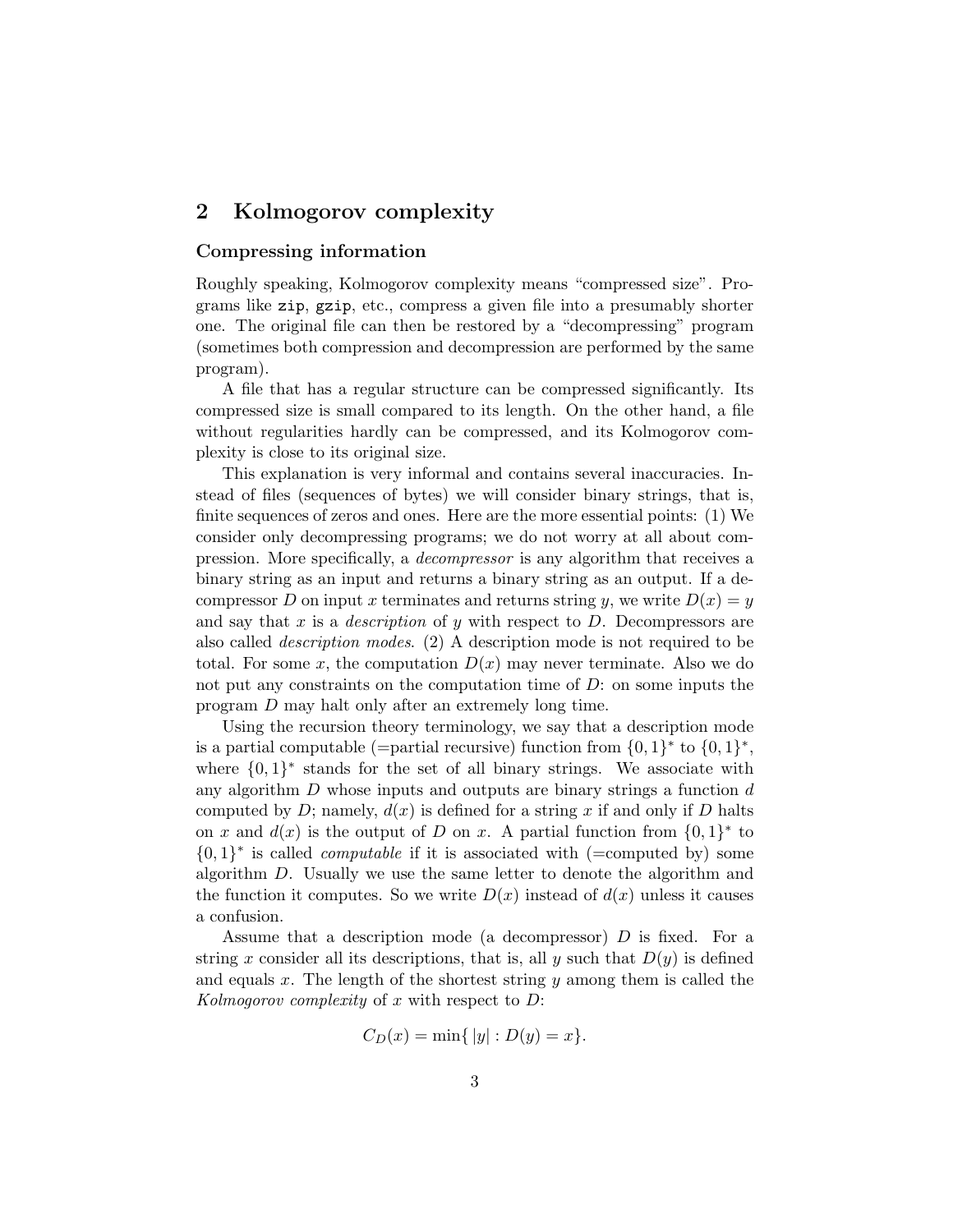Here  $|y|$  denotes the length of the string y; we use this notation throughout the paper. The subscript  $D$  indicates that the definition depends on the choice of the description mode  $D$ . The minimum of the empty set is defined as  $+\infty$ , thus  $C_D(x)$  is infinite for all the strings x outside the range of the function  $D$  (they have no descriptions).

At first glance this definition seems to be meaningless, as for different D we obtain quite different notions, including ridiculous ones. For instance, if D is nowhere defined, then  $C_D$  is infinite everywhere. A more reasonable example: consider a decompressor  $D$  that just copies its input to output, that is,  $D(x) = x$  for all x. In this case every string is its own description and  $C_D(x) = |x|$ .

For any given string  $x$  we can find a description mode  $D$  that is tailored to x and with respect to which x has small complexity. Indeed, let  $D(\Lambda) = x$ . This implies  $C_D(x) = 0$ . It may seem that the dependence of complexity on the choice of the decompressor makes impossible any general theory of complexity. However, it is not the case.

### Optimal description modes

A description mode is better when descriptions are shorter. According to this, we say that a description mode (decompressor)  $D_1$  is not worse than a description mode  $D_2$  if

$$
C_{D_1}(x) \leqslant C_{D_2}(x) + c
$$

for some constant  $c$  and for all strings  $x$ .

Let us comment on the role of the constant  $c$  in this definition. We consider a change in the complexity bounded by a constant as "negligible". One could say that such a tolerance makes the complexity notion practically useless, as the constant  $c$  can be very large. However, nobody managed to get any reasonable theory that overcomes this difficulty and defines complexity with better precision.

The following theorem, which states that there exists an optimal decompressor, is a basis of the theory of Kolmogorov complexity.

**Theorem 1** (Solomonoff [11] and Kolmogorov [5]). There is a description mode D that is not worse than any other one: for every description mode  $D'$  there is a constant c such that

$$
C_D(x) \leqslant C_{D'}(x) + c
$$

for every string x.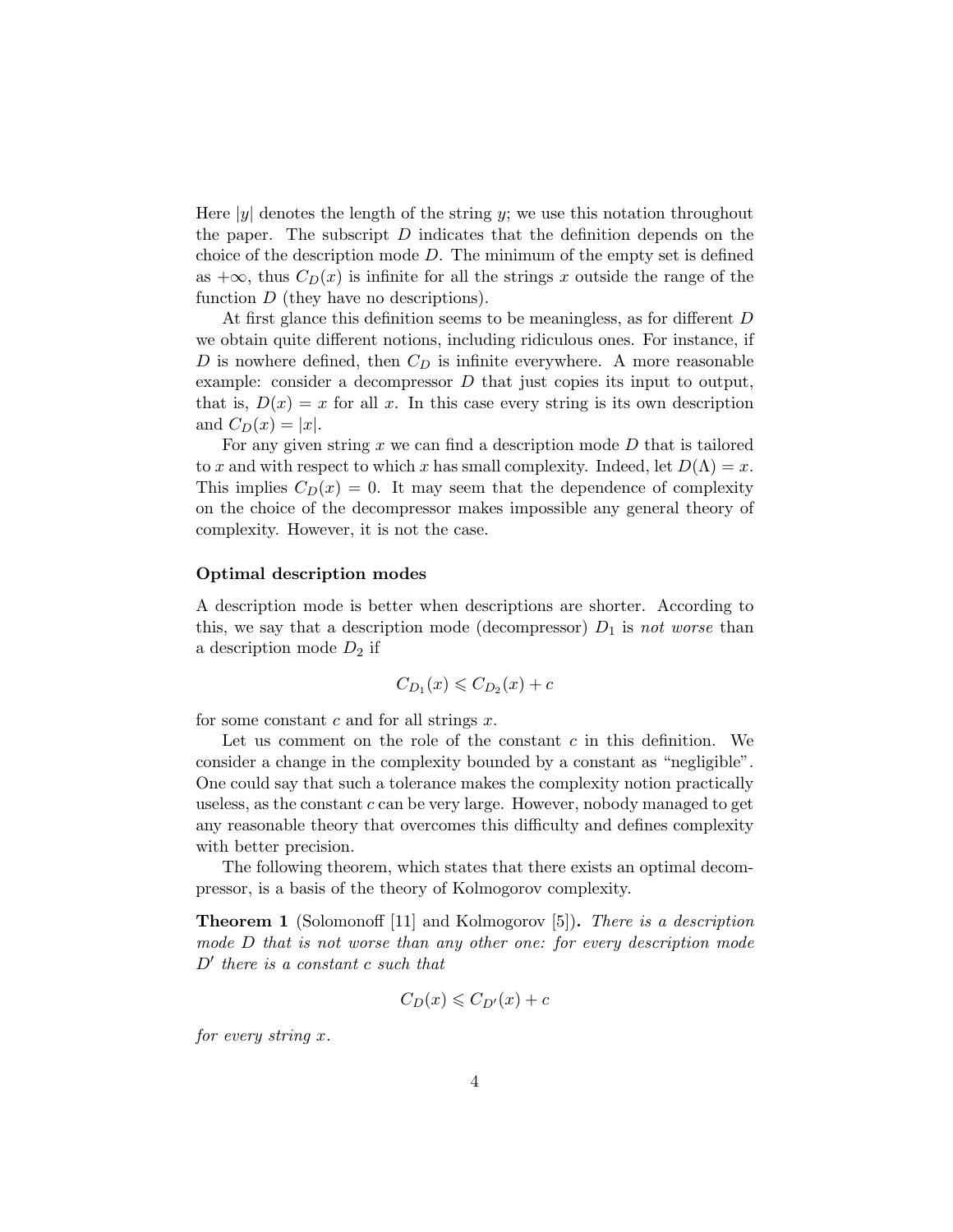A description mode D having this property is called optimal.

*Proof.* Recall that a description mode by definition is a computable function. Every computable function has a program. We assume that programs are binary strings. Moreover, we assume that reading the program bits from left to right we can determine uniquely where it ends, that is, programs are "self-delimiting". Note that every programming language can be modified in such a way that programs are self-delimiting. For instance, we can double every bit of a given program (changing 0 to 00 and 1 to 11) and append the pattern 01 to its end.

Define now a new description mode  $D$  as follows:

$$
D(py) = p(y)
$$

where  $p$  is a program (in the chosen self-delimiting programming language) and  $y$  is any binary string. That is, the algorithm  $D$  scans the input string from the left to the right and extracts a program  $p$  from the input. (If the input does not start with a valid program,  $D$  does whatever it wants, say, goes into an infinite loop.) Then  $D$  applies the extracted program  $p$  to the rest of the input  $(y)$  and returns the obtained result. (So D is just an "universal algorithm", or "interpreter"; the only difference is that program and input are not separated and therefore we need to use self-delimiting programming language.)

Let us show that indeed  $D$  is not worse than any other description mode P. Let  $p$  be a program computing a function P and written in the chosen programming language. If y is a shortest description of the string  $x$ with respect to P then  $py$  is a description of x with respect to D (though not necessarily a shortest one). Therefore, compared to  $P$ , the shortest description is at most  $|p|$  bits longer, and

$$
C_D(x) \leqslant C_P(x) + |p|.
$$

The constant |p| depends only on the description mode P (and not on x).  $\Box$ 

The same idea is used in practice. A *self-extracting archive* is an executable file starting with a small program (a decompressor); the rest is considered as input to that program. The program is loaded into the memory and then it decompresses the rest of the file.

Note that in our construction optimal decompressor works very long on some inputs (some programs have large running time), and is undefined on some inputs.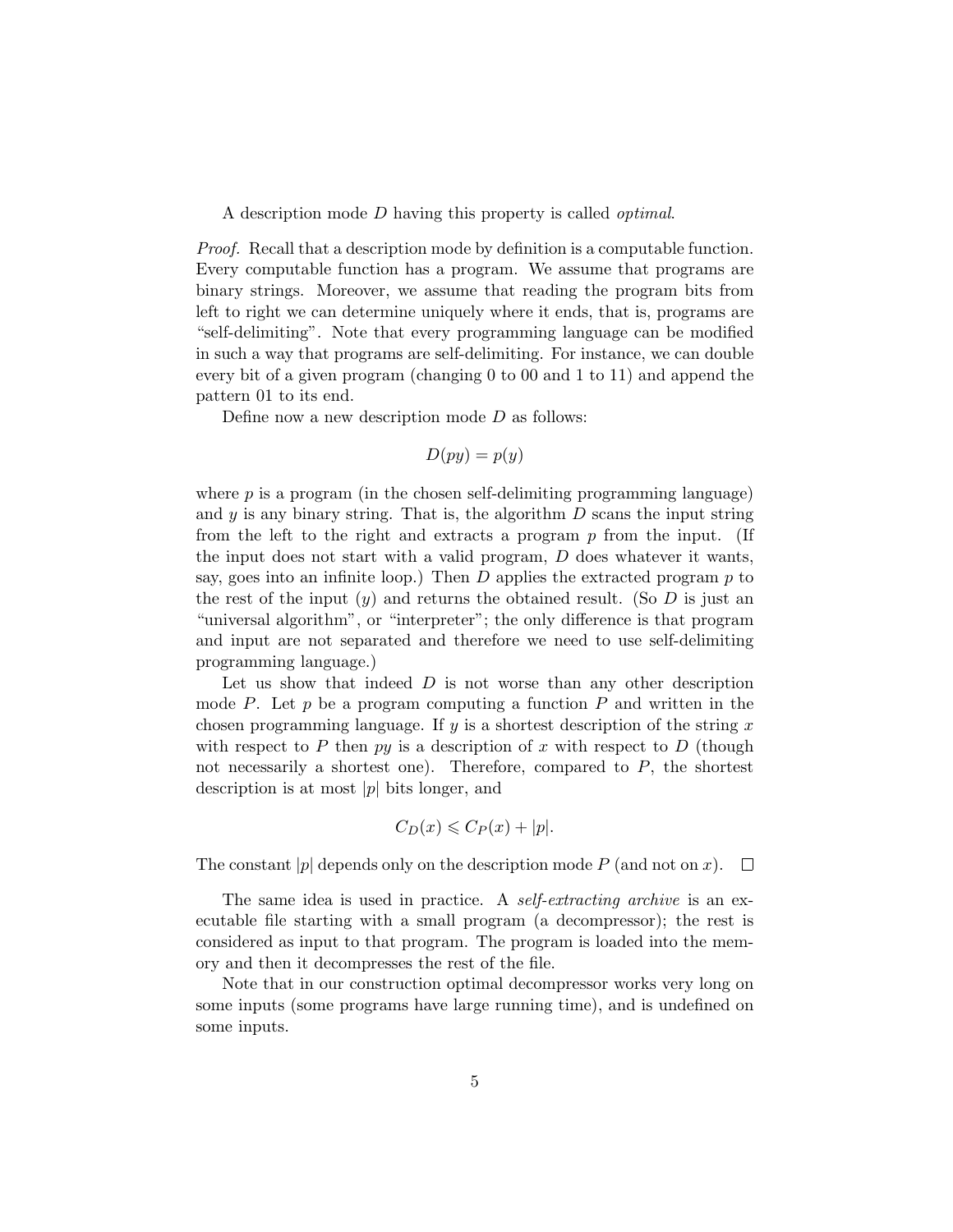### Kolmogorov complexity

Fix an optimal description mode D and call  $C_D(x)$  the (plain) Kolmogorov complexity of the string x. In the notation  $C_D(x)$  we drop the subscript D and write just  $C(x)$ .

If we switch to another optimal description mode, the change in complexity is bounded by an additive constant: for every optimal description modes  $D_1$  and  $D_2$  there is a constant  $c(D_1, D_2)$  such that

$$
|C_{D_1}(x) - C_{D_2}(x)| \leq c(D_1, D_2)
$$

for all  $x$ .

Could we then consider the Kolmogorov complexity of a particular string  $x$ without having in mind a specific optimal description mode used in the definition of  $C(x)$ ? No, since by adjusting the optimal description mode we can make the complexity of  $x$  arbitrarily small or arbitrarily large. Similarly, the relation "string x is simpler than y", that is,  $C(x) < C(y)$ , has no meaning for two fixed strings  $x$  and  $y$ : by adjusting the optimal description mode we can make any of these two strings simpler than the other one.

One may wonder whether Kolmogorov complexity has any sense at all. Let us recall the construction of the optimal description mode used in the proof of the Solomonoff–Kolmogorov theorem. This construction uses some programming language, and two different choices of this language lead to two complexities that differ at most by a constant. This constant is in fact the length of the program that is written in one of these two languages and interprets the other one. If both languages are "natural", we can expect this constant to be not that huge, just several thousands or even several hundreds. Therefore if we speak about strings whose complexity is, say, about  $10^5$  (i.e., a text of a novel), or  $10^6$  (DNA sequence) then the choice of the programming language is not that important.

Nevertheless one should always remember that all statements about Kolmogorov complexity are inherently asymptotic: they involve infinite sequences of strings. This situation is typical also for computational complexity: usually upper and lower bounds for complexity of some computational problem are asymptotic bounds.

### The number of strings of small complexity

Let *n* be an integer. Then there are less than  $2^n$  strings x such that  $C(x) < n$ . Indeed, let D be the optimal description mode used in the definition of Kolmogorov complexity. Then only strings  $D(y)$  for all y such that  $|y| < n$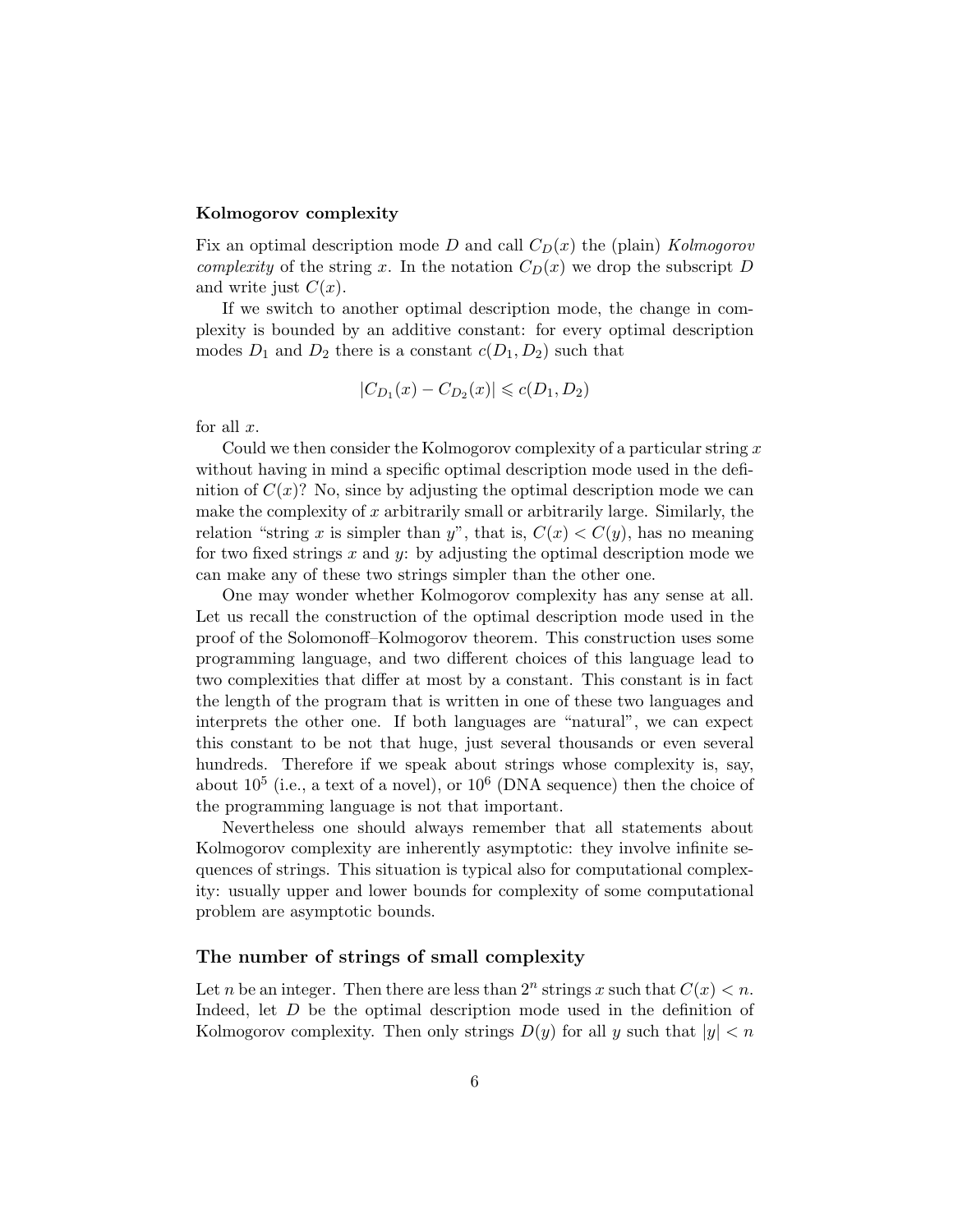have complexity less than  $n$ . The number of such strings does not exceed the number of strings y such that  $|y| < n$ , i.e., the sum

$$
1 + 2 + 4 + 8 + \ldots + 2^{n-1} = 2^n - 1
$$

(there are  $2^k$  strings for each length  $k < n$ ).

#### Complexity and information

One can consider the Kolmogorov complexity of x as the *amount of infor*mation in  $x$  (we do not try to distinguish between useful and meaningless information, a string has much information unless it has a short description).

If the complexity of a string x is equal to k, we say that x has k bits of information. One can expect that the amount of information in a string does not exceed its length, that is,  $C(x) \leq |x|$ . This is true (up to an additive constant, as we have already said):  $C(x) \leqslant |x| + O(1)$ . This inequality implies, in particular, that Kolmogorov complexity is always finite, that is, every string has a description.

Here is another property of "amount of information" that one can expect: the amount of information does not increase when algorithmic transformation is performed. (More precisely, the increase is bounded by an additive constant depending on the transformation algorithm.)

**Theorem 2.** For every algorithm A there exists a constant c such that

$$
C(A(x)) \leqslant C(x) + c
$$

for all x such that  $A(x)$  is defined.

Proof. Let D be an optimal decompressor that is used in the definition of the Kolmogorov complexity. Consider another decompressor  $D'$ :

$$
D'(p) = A(D(p)).
$$

(We apply first  $D$  and then  $A$ .) If  $p$  is a description of a string  $x$  with respect to D and  $A(x)$  is defined, then p is a description of  $A(x)$  with respect to D'. Let  $p$  be a shortest description of  $x$  with respect to  $D$ . Then we have

$$
C_{D'}(A(x)) \leqslant |p| = C_D(x) = C(x).
$$

By optimality we obtain

$$
C(A(x)) \leqslant C_{D'}(A(x)) + c \leqslant C(x) + c
$$

for some  $c$  and all  $x$ .

 $\Box$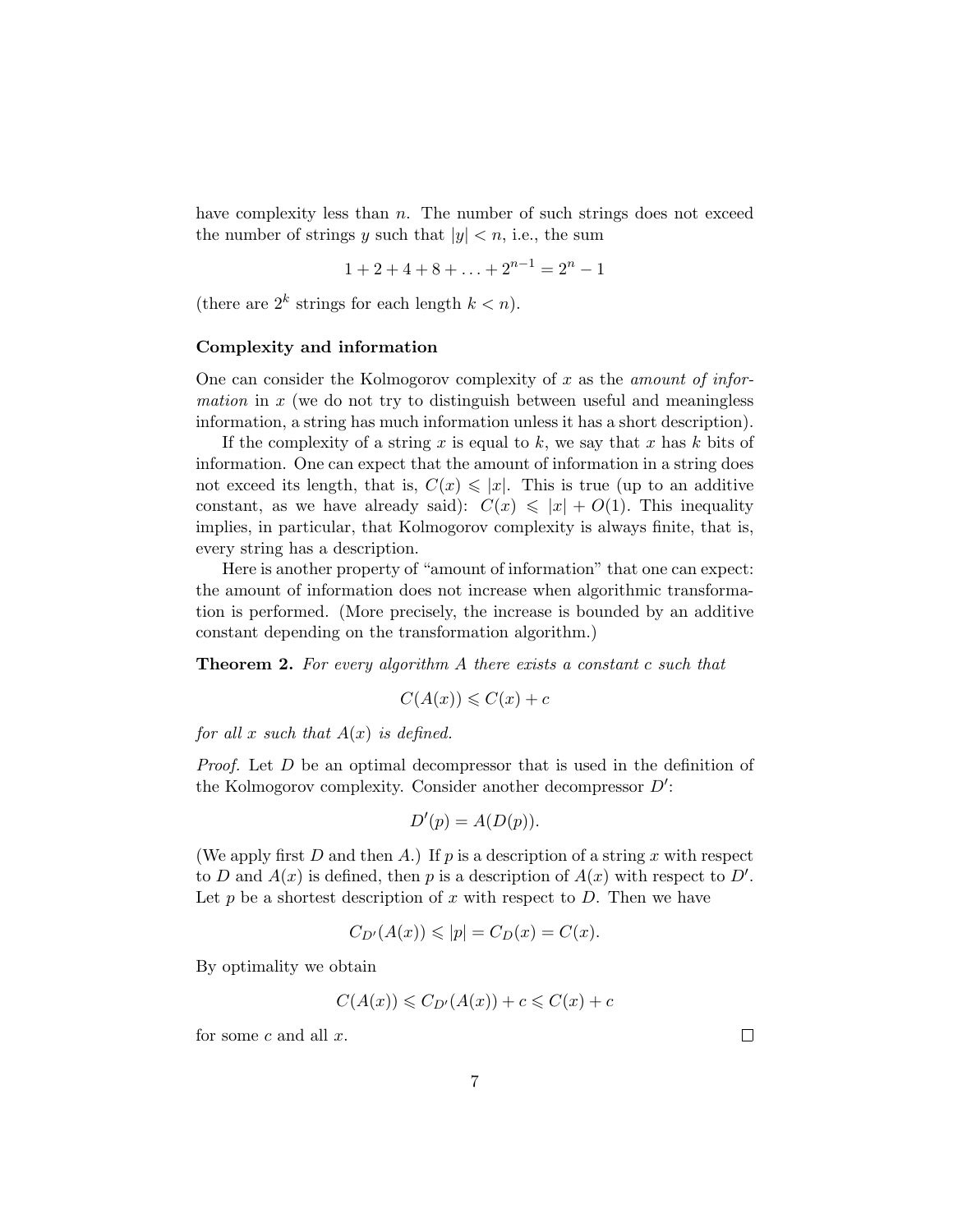This theorem implies that the amount of information "does not depend on the specific encoding". For instance, if we reverse all bits of some string (replace 0 by 1 and vice versa), or add a zero bit after each bit of that string, the resulting string has the same Kolmogorov complexity as the original one (up to an additive constant). Indeed, the transformation itself and its inverse can be performed by an algorithm.

So we can define Kolmogorov complexity for any finite objects, like natural numbers, pairs of binary strings, finite sets of binary strings, etc. To define Kolmogorov complexity for elements in a class L of finite objects, fix a computable bijection  $\pi : L \to \{0,1\}^*$  and let  $C(x) = C(\pi(x))$  for all  $x \in L$ . Theorem 2 guarantees that for any other computable bijection  $\tau: L \to \{0,1\}^*$  we have  $C(\pi(x)) = C(\tau(x)) + O(1)$  for all  $x \in L$ . Indeed, both functions  $\pi(\tau^{-1}(p))$  and  $\tau(\pi^{-1}(p))$  are computable. Thus Kolmogorov complexity is well defined (up to an additive constant) for objects in L.

A theorem, similar to Theorem 2, holds for algorithmic transformation of several objects into one object. Let us state it for algorithmic transformation of 2 strings into one string.

**Theorem 3.** For every algorithm A that has two input strings and one output string there exists a constant c such that

$$
C(A(x, y)) \leqslant C(x) + C(y) + 2\log C(x) + c
$$

for all  $x, y$  such that  $A(x, y)$  is defined.

*Proof.* We can find  $A(x, y)$  given a description of A (in constant number of bits) and minimal descriptions of x, y (in  $C(x)$  and  $C(y)$  bits, respectively). This informal observation yields a stronger bound  $C(A(x, y)) \leq C(x) +$  $C(y) + O(1)$ , without the term  $2 \log C(x)$ , which is actually wrong.

What is wrong with this argument? Let  $D$  be the optimal description mode that is used in the definition of Kolmogorov complexity. We try to define the following description mode D'. If  $D(p) = x$  and  $D(q) = y$  we consider pq as a description of xy, that is, we let  $D'(pq) = A(x, y)$ . The problem is that  $D'$  is not well defined, as  $D'$  has no means to separate p from q.

To fix this bug let us prepend the string pq by the length |p| of string p (in binary notation). This allows us to separate  $p$  and  $q$ . However, we need to find where  $|p|$  ends, so let us double all the bits in the binary representation of |p| and then put 01 as separator. More specifically, let  $\text{bin}(k)$  denote the binary representation of integer k and let  $\bar{x}$  be the result of doubling each bit in x. (For example,  $\text{bin}(5) = 101$ , and  $\text{bin}(5) = 110011$ .) Let

$$
D'(\overline{\mathit{bin}(|p|)}01pq) = A(D(p), D(q)).
$$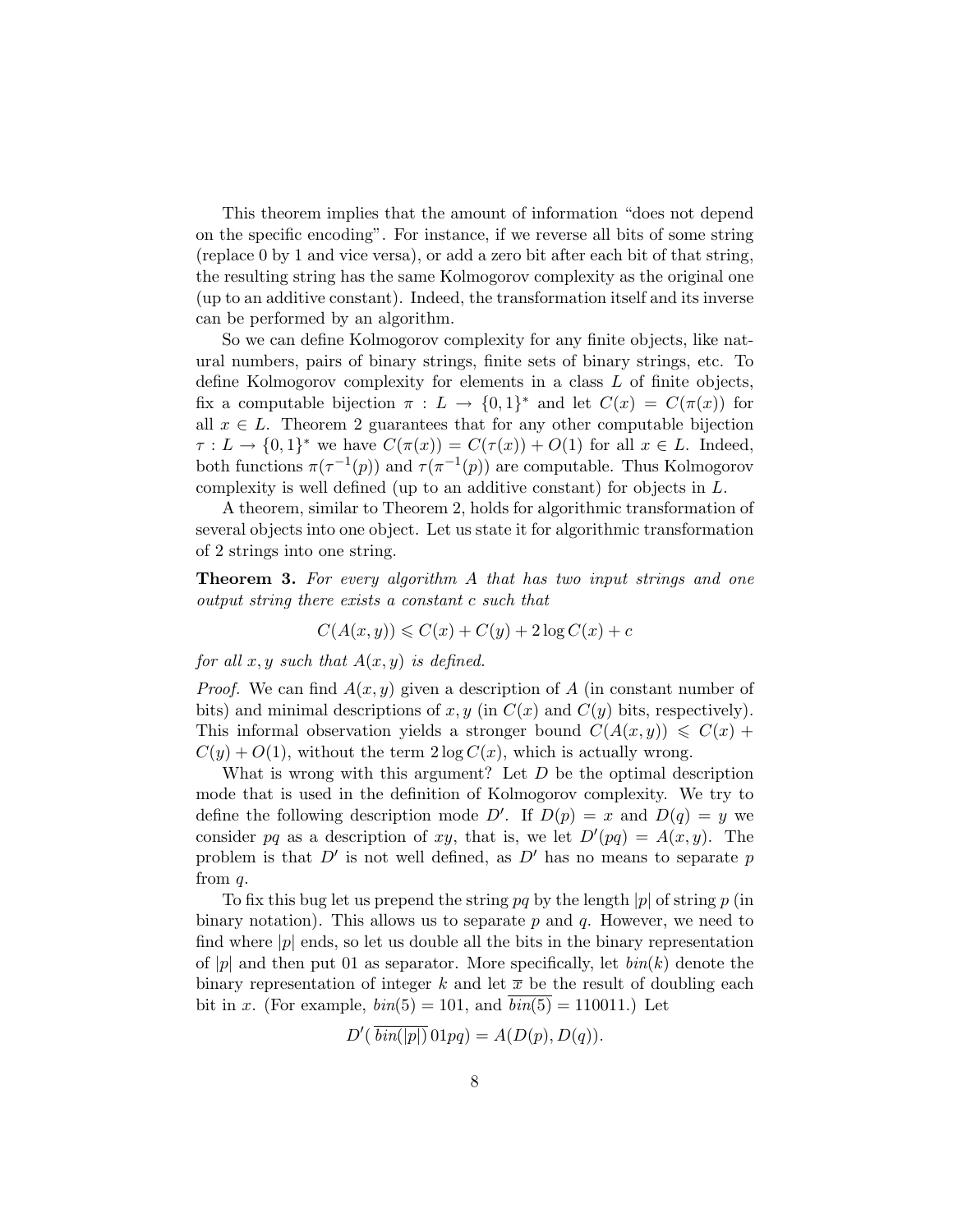Thus D' is well defined: the algorithm D' scans  $\overline{\text{bin}(|p|)}$  while all the digits are doubled. Once it sees 01, it determines |p| and then scans |p| digits to find p. The rest of the input is q and the algorithm is able to compute  $A(D(p), D(q)).$ 

Now we see that  $C_{D'}(xy)$  is at most  $2|bin(|p|)|+2+|p|+|q|$ . The length of the binary representation of  $|p|$  is at most  $\log_2 |p| + 1$ . Therefore, xy has a description of length at most  $2 \log_2 |p| + 4 + |p| + |q|$  with respect to D'. By optimality,

$$
C(A(x,y)) \leqslant C_{D'}(A(x,y)) + O(1) \leqslant C_D(x) + C_D(y) + 2\log C_D(x) + O(1). \quad \Box
$$

For algorithms receiving  $k$  input strings, we obtain the following inequality

$$
C(A(x, ..., x_k)) \leq C(x_1) + \cdots + C(x_k) + 2\log C(x_1) + \cdots + 2\log C(x_{k-1}) + c.
$$

### Conditional complexity

When transmitting a file, one could try to save communication charges by compressing it. The transmission could be made even more effective if an old version of the same file already exists at the other side. In this case we need only to describe the changes made. This could be considered as a kind of motivation for the definition of conditional complexity of a given string  $x$ relative to (known) string y.

A *conditional decompressor* is any computable function  $D$  of two arguments (both arguments and the value of D are binary strings). If  $D(y, z) = x$ we say that y is a (conditional) description of x when z is known (or relative to z) The complexity  $C_D(x|z)$  is then defined as the length of the shortest conditional description:

$$
C_D(x|z) = \min\{|y| : D(y, z) = x\}.
$$

We say that (conditional) decompressor  $D_1$  is not worse than  $D_2$  if

$$
C_{D_1}(x|z) \leqslant C_{D_2}(x|z) + c
$$

for some constant  $c$  and for all  $x$  and  $z$ . A conditional decompressor is optimal if it is not worse than any other conditional decompressor.

Theorem 4. There exist optimal conditional decompressors.

This "conditional" version of Kolmogorov–Solomonoff theorem can be proved in the same way as the unconditional one (Theorem 1, p. 4). Again, we fix some optimal conditional decompressor  $D$  and omit index  $D$  in the notation.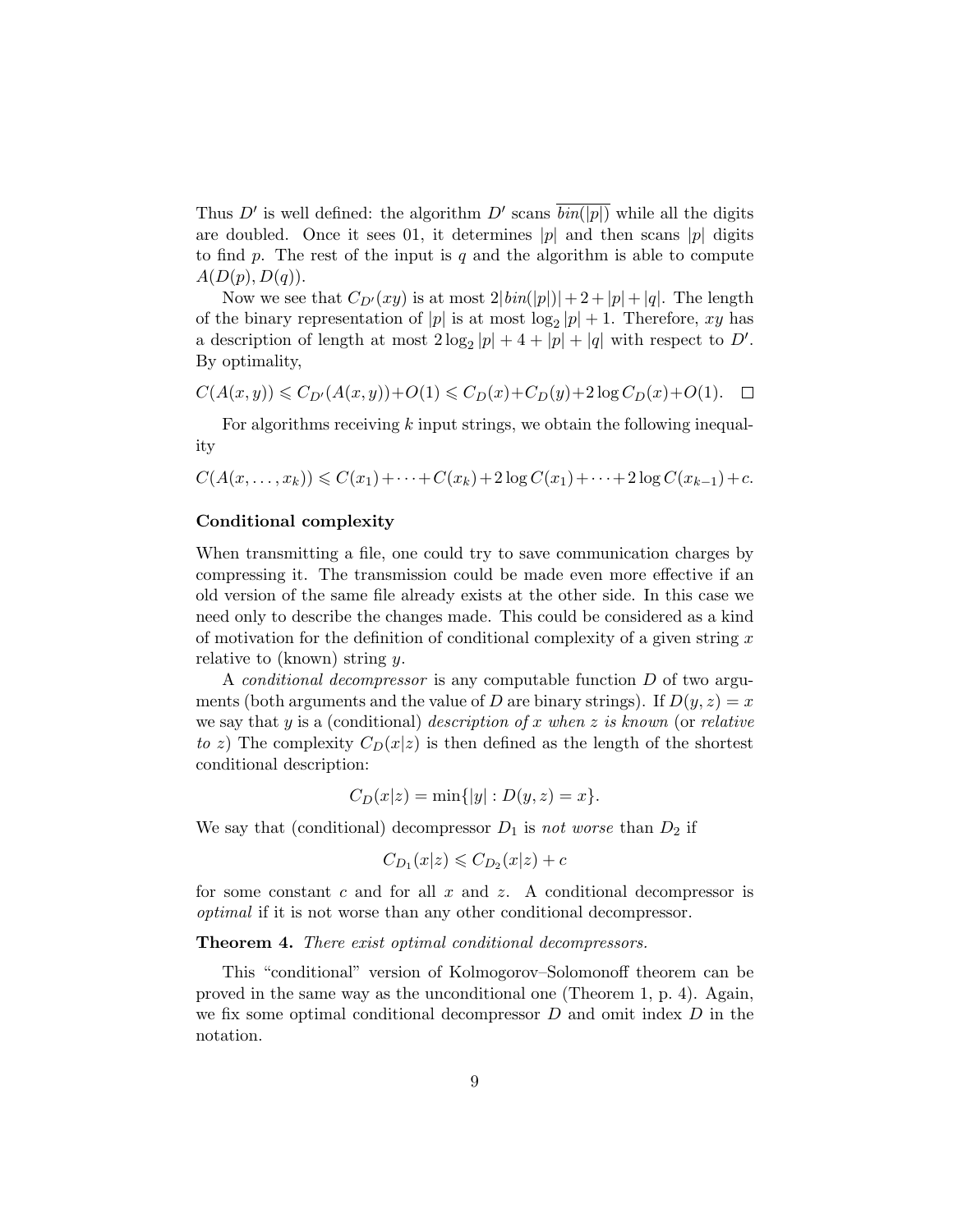# 3 Information distance between two strings and on-line edge coloring of a graph

### Information distance and conditional complexity

The "information distance" between strings x and  $\gamma$  is the minimal length of a binary string  $p$  such that that  $x$  can be effectively found from  $y$  and  $p$ , and conversely,  $y$  can be effectively found from  $x$  and  $p$ .

To define this notion rigorously, we act as we did when we defined Kolmogorov complexity. For any pair  $A, B$  of algorithms (which are thought as procedures to find x form  $p, y$  and y from  $x, p$ , respectively) define

$$
C_{AB}(x \leftrightarrow y) = \min\{|p| : A(p, y) = x, B(p, x) = y\}.
$$

Similar to Solomonoff–Kolmogorov theorem, we can show that there are optimal algorithms  $A, B$ , for which  $C_{AB}$  is minimal up to an additive constant. Fixing optimal algorithms  $A, B$  we obtain the definition of *informa*tion distance  $C_{AB}(x \leftrightarrow y)$  between x and y. It is defined, like Kolmogorov complexity, up to an additive constant.

The trivial lower bound for  $C(x \leftrightarrow y)$  is  $\max\{C(x|y), C(y|x)\}\$  (up to a constant error term). Indeed, if  $A(p, y) = x$  then given p and y we can find x thus  $C(y|x) \leqslant |p| + O(1)$ . Similarly,  $C(x|y) \leqslant |p| + O(1)$  if  $B(p, x) = y$ . The constants in  $O(1)$  notation depend on  $A, B$ .

It turns out that  $C(x \leftrightarrow y)$  is close to this lower bound for all  $x, y$ , which was proved in [1].

**Theorem 5.** For all  $x, y$  we have

$$
C(x \leftrightarrow y) = \max\{C(x|y), C(y|x)\} + O(\log \max\{C(x|y), C(y|x)\}).
$$

### The edge coloring game

The proof of Theorem 5 is based on the following edge coloring game. Let  $G$  be an undirected graph. An edge coloring of  $G$  is a mapping assigning an integer number to each edge of G. An edge coloring is proper if every two adjacent edges (edges sharing a common vertex) have different colors. We want to find a proper edge coloring of a given graph G using minimum number of colors. Let  $d(G)$  denote the degree of G (the maximal degree of a node in G). Clearly, we need at least  $d(G)$  colors, as all edges incident to any node must have different colors. By Vizing's theorem (see [3, 16]) for every graph G there is a proper edge coloring using  $d(G) + 1$  colors.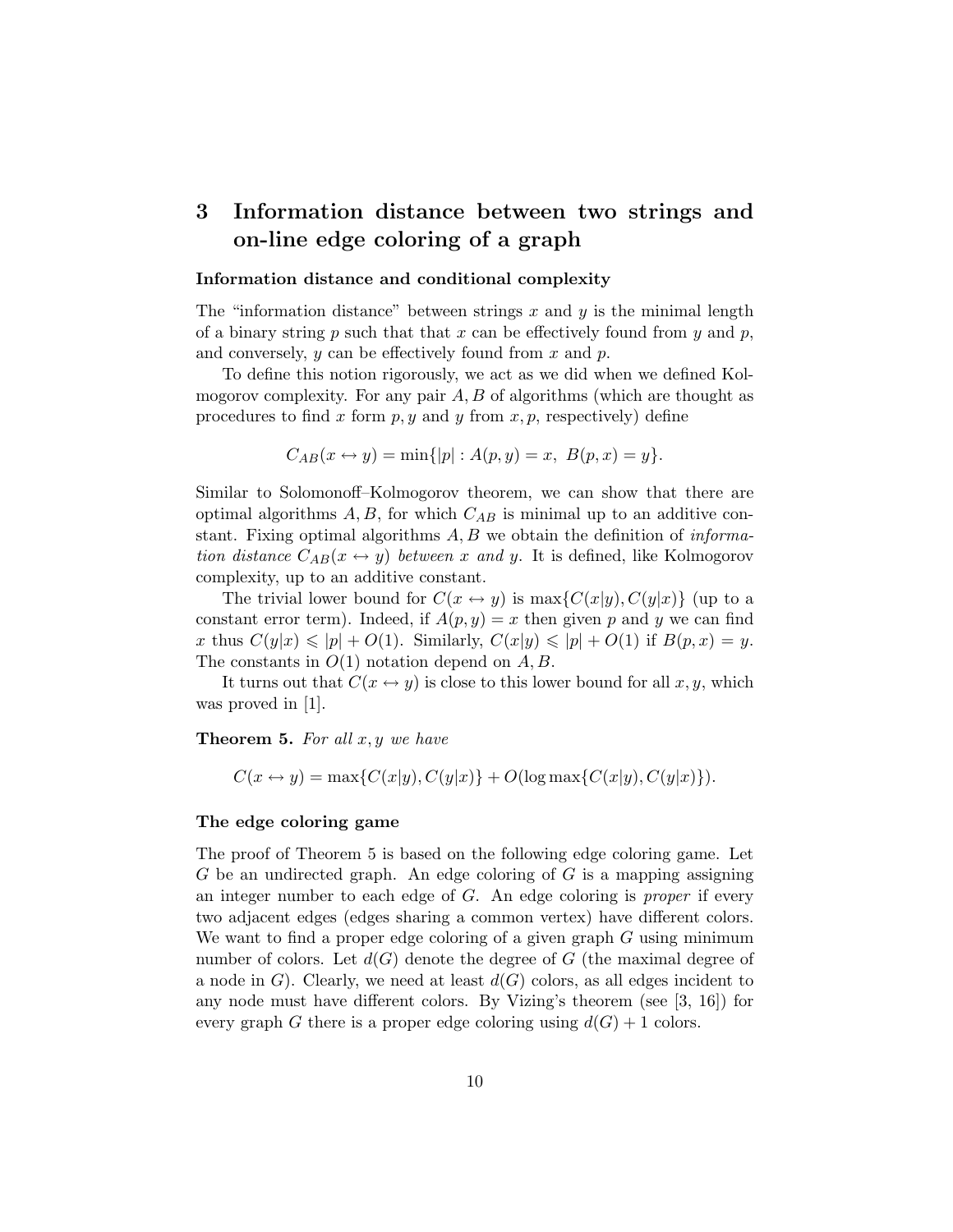We are interested, however, in how many colors we need if the graph is not given to the coloring algorithm in advance. That is, assume that the edges of an unknown graph appear one by one and we need to color every edge immediately after it appears.

More specifically, let  $d, l$  be integer parameters. Consider the following game. Players, call them Alice and Bob, make infinitely many moves in turn. On her moves Alice generates edges of a graph (one edge per move) so that after each of her moves the degree of the generated graph is at most d (otherwise she looses immediately). On his moves Bob colors the edge generated by Alice on the preceding move using one of available l colors. Bob wins if the resulting coloring of the graph is proper (that is, every two adjacent edges have different colors).

### An analysis of the game

It is not hard to see that, in contrast to Vizing's theorem,  $d+1$  colors are not enough for Bob to win (for all  $d > 2$ ). The next lemma shows that  $2d-1$ colors suffice.

**Lemma 1.** If  $l = 2d - 1$  then Bob has a computable winning strategy in the game.

Proof. Apply the greedy strategy: color each edge e in the first color that is different from all colors used so far for edges adjacent to e. The edge e has 2 ends, and each of them has at most  $d-1$  incident edges different from e. Thus there are at most  $2(d-1)$  edges adjacent to e and hence we do not need more than  $2(d-1) + 1$  colors.  $\Box$ 

#### Proof of Theorem 5

How do we use the lemma? Let  $k = \max\{C(x|y), C(y|x)\}\$ . Consider the graph  $G_k$ , where nodes are binary strings, and nodes  $x'$  and  $y'$  are connected by an edge if  $K(x'|y') \le k$  and  $K(y'|x') \le k$ . Clearly the degree of this graph is less than  $d = 2^{k+1}$ . Let Alice generate edges of this graph (enumerating the set of pairs  $x', y'$  with  $K(x'|y') \leq k$ : once she has found a new pair such that  $K(x'|y') \leq k$  and  $K(y'|x') \leq k$ , she makes the next move  $(x', y')$ . Apply Bob's computable strategy against Alice's strategy. We obtain an algorithm to color properly the graph  $G_k$  using  $2d - 1 < 2^{k+2}$  colors. Call this algorithm  $T$ , it receives  $k$  as input and it prints on its output tape all the pairs (an edge of  $G_k$ , its color).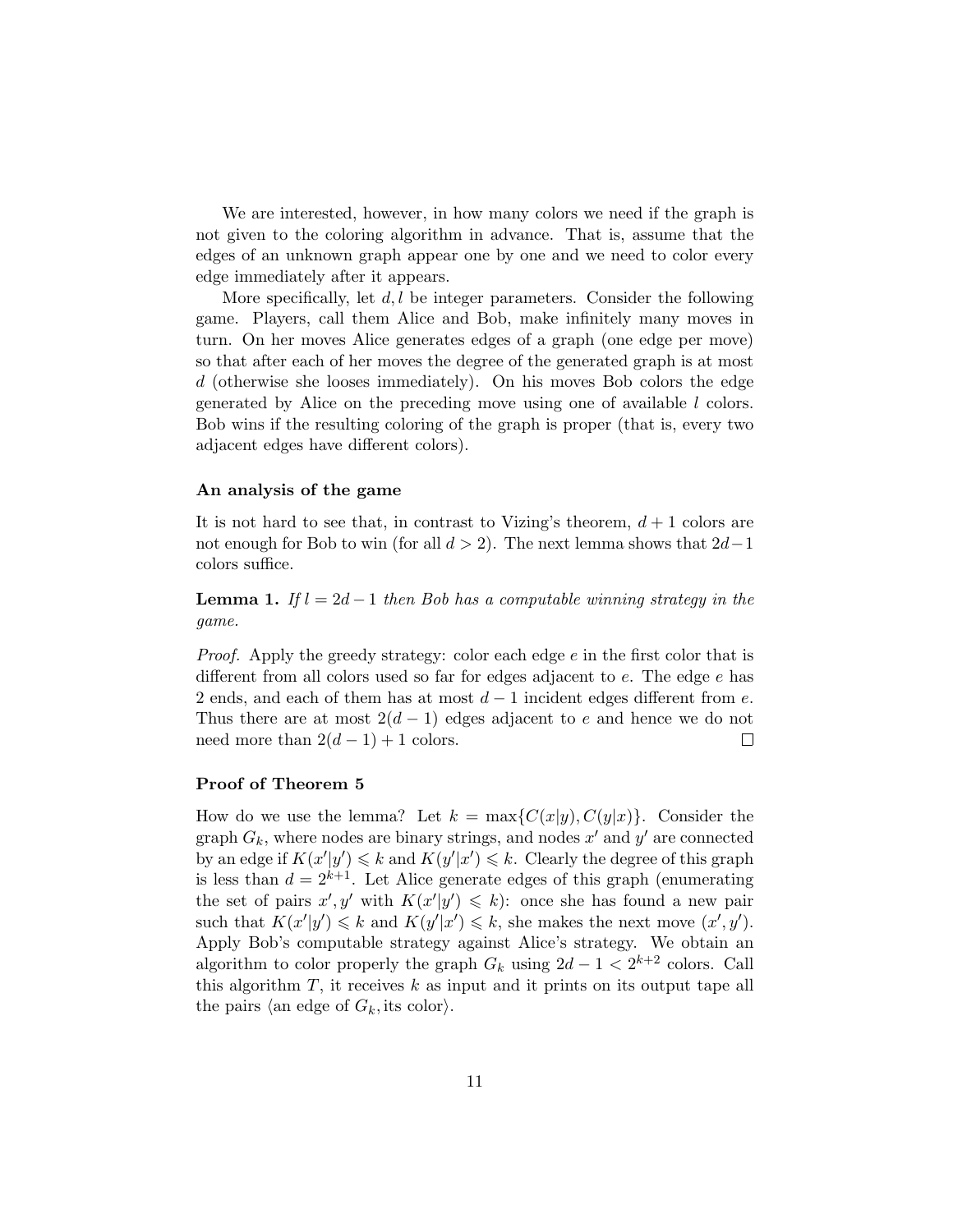We will now design particular algorithms  $A, B$  such that

$$
C_{AB}(x \leftrightarrow y) \le \max\{C(x|y), C(y|x)\},\
$$

up to a logarithmic error term (actually  $A$  will coincide with  $B$ ).

Let  $\hat{k}$  is a self-delimiting description of k, say,  $\hat{k} = \overline{bin(k)}$  01 where  $\overline{p}$ stands for the string p with all bits doubled, and  $\mathit{bin}(k)$  is the binary notation of k. Consider the following algorithm A: on inputs  $\hat{k}i$  and y' it runs  $T(k)$ and outputs x' once  $T(k)$  prints the pair  $\langle (x', y'), i \rangle$ . As both  $C(x|y)$  and  $C(y|x)$  do not exceed k, the edge  $(x, y)$  belongs to  $G_k$  and thus  $A(\hat{k}i, x) = y$ and  $\hat{A}(\hat{k}i, y) = x$  for some *i*. Hence

$$
C_{AA}(x \leftrightarrow y) \leqslant |\hat{k}i| = k + O(\log k).
$$

By optimality, we have

$$
C(x \leftrightarrow y) \leq C_{AA}(x \leftrightarrow y) + O(1) \leq k + O(\log k)
$$

as well.

## 4 Producer vs. Consumer game

### The number of shortest descriptions

How many minimal length descriptions can have a string  $x$  (with respect to an optimal description mode  $D$ ? The number of such descriptions is bounded by a constant.

Indeed, assume that there are  $2^m$  length-k descriptions of x. The number of y's that have at least  $2^m$  descriptions of length k is at most  $2^{k-m}$ . Given m and k we can enumerate all such  $y$ 's. Hence every such  $y$  can be found from m and its  $(k - m)$  bit index in that enumeration (k can be retrieved from  $k - m$  and m). Thus if x has  $2<sup>m</sup>$  descriptions of length k then its complexity is bounded by

$$
C(x) \leqslant k - m + O(\log m).
$$

For  $k = C(x)$  this implies that m is bounded by a constant.

Is an analogous statement true for approximate descriptions? We call p an approximate description of x if the number of positions where  $x$  and  $D(p)$  differ (that is, Hamming distance between x and  $D(p)$  is at most d) is small. Here D is an optimal description mode in the definition of  $C(x)$ .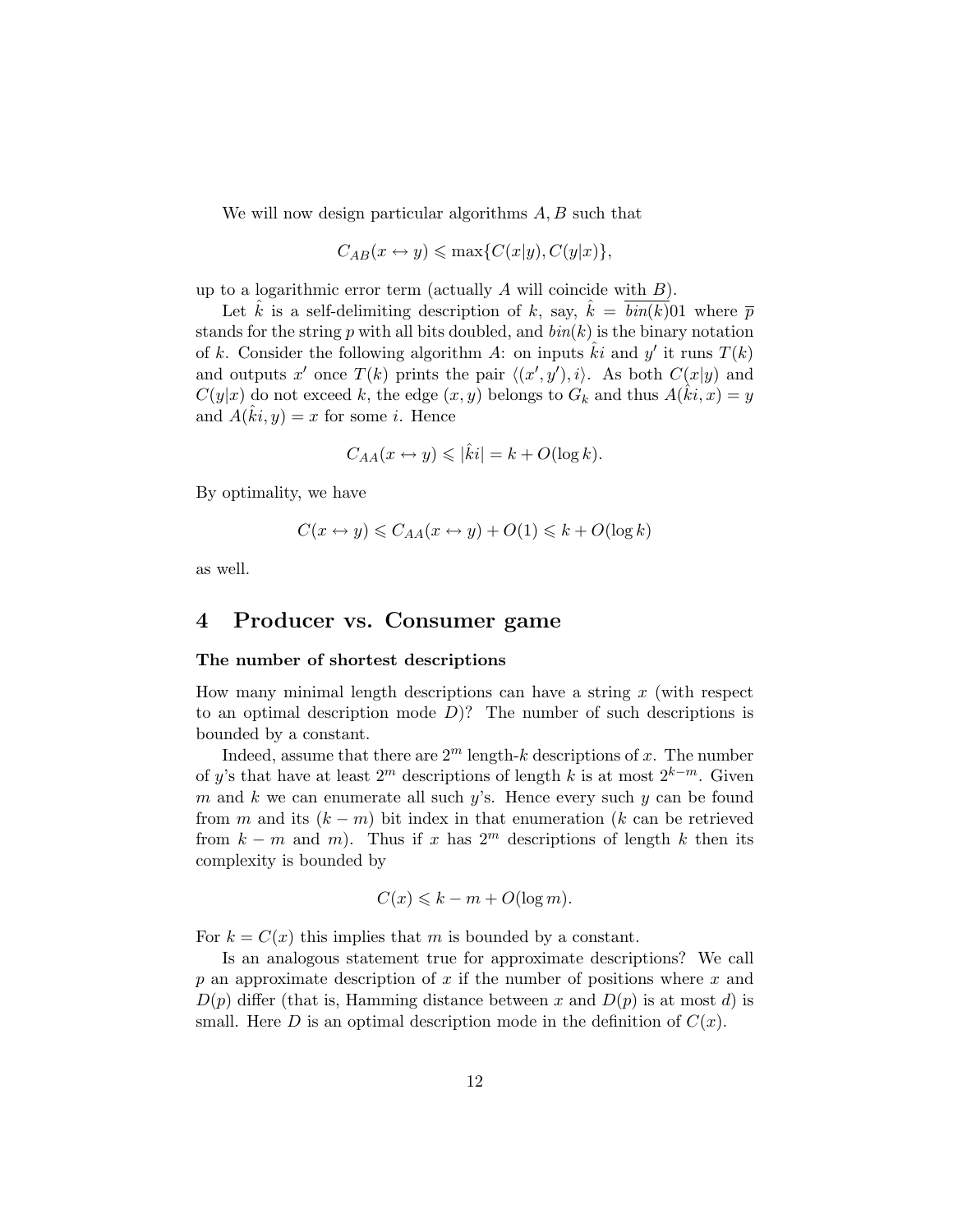More formally, let d be an integer. Let x be a binary string of length  $n$ . Let  $C_d(x)$  denote the minimal Kolmogorov complexity of a string of length n such that the Hamming distance between  $x$  and  $y$  is at most  $d$ . Is it true that the number of y's of complexity  $C_d(x)$  at Hamming distance d (or less) from x is small? More specifically, is it bounded by a polynomial in  $|x|$ ? More generally, is it true that  $C_d(x) \leq k - m + O(\log n + \log m)$  whenever there are at least  $2^m$  strings y of complexity at most k at Hamming distance  $d$  from  $x$ ? If the second question answers in positive then so does the first one (substitute  $C_d(x)$  for k). We will show that this is indeed the case.

To see why this is not straightforward, let us try first the arguments used in the case of precise (normal) descriptions. The number of  $x$ 's that have at least  $2^m$  different y's of complexity k at Hamming distance d or less from x is bounded by

$$
2^{k-m}B(n,d),
$$

where  $B(n, d)$  stands for the cardinality of a Hamming ball of radius d in  $\{0,1\}^n$ . Such x's can be enumerated given  $n, m, k, d$  and thus the complexity of each such  $x$  is at most

$$
k - m + \log B(n, d) + O(\log n + \log m).
$$

We need to prove that for a smaller quantity  $C_d(x)$  we have a better bound

$$
C_d(x) \leq k - m + O(\log n + \log m).
$$

To this end we have to cover all enumerated x's by  $2^{k-m+O(\log n + \log m)}$  balls of radius d. Moreover, we need to produce such covering on-line. We need to cover every enumerated x immediately, we cannot wait until all such  $x$ 's have been enumerated, as we do not know when it happens.

As we said above, the answer to the question is positive: if  $x$  belongs to at least  $2^m$  different Hamming balls of radius d and complexity k then x belongs to a Hamming ball of radius d and complexity  $k - m + O(\log n)$ (up to an additive error term  $O(\log n)$ , the complexity of a Hamming ball coincides with complexity of its center, thus this is an equivalent formulation of the question). This is true not only for Hamming balls but for any family of subsets of  $\{0,1\}^n$  of low Kolmogorov complexity.

Let S be an arbitrary family of subsets of  $\{0,1\}^n$  and  $k,m$  natural numbers. Let  $C(S)$  denote the complexity of S regarded as a finite object. For example, if S consist of all Hamming balls of radius  $d$  then  $C(S) = O(\log n + \log d) = O(\log n)$ .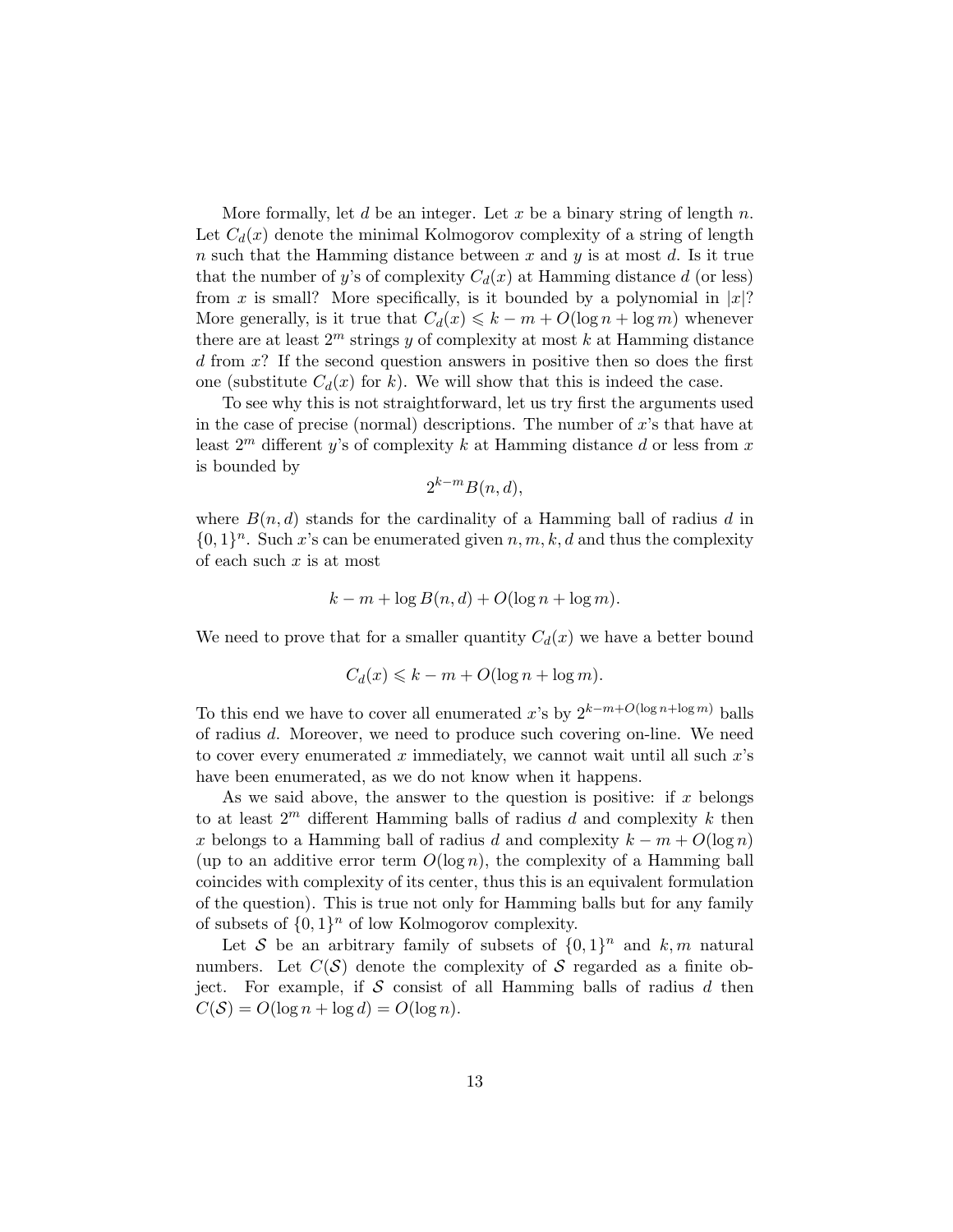**Theorem 6** ([14]). If a string x belongs to at least  $2^m$  sets in S of complexity at most  $k$  then  $x$  belongs to a set in  $S$  of complexity at most

$$
k - m + O(\log n + \log k + \log m + C(S)).
$$

For instance, in the case of Hamming balls Theorem says: if  $x$  belongs to  $2^m$  balls of radius d and complexity at most k then x belongs to a ball of radius d and complexity at most  $k - m + O(\log n)$ . (Note that the total number of balls of fixed radius is  $2^n$  hence  $m \leq n$  and the term  $O(\log m)$  is absorbed by  $O(\log n)$ , as well as terms  $O(\log k)$  and  $O(C(S))$ .

The reader may wonder what happens if Kolmogorov complexity of all sets in  $S$  is close to k. In this case the statement of the theorem just yields an upper bound  $C(S) + O(\log n + \log k)$  for m. Note that in this case  $C(S)$ is at least  $k - O(1)$  and thus this bound is not very interesting.

To prove the theorem let us try the following argument. Let  $P_1, \ldots, P_N$ where  $N < 2^{k+1}$  be all sets in S of complexity at most k. Let T consist of all  $x \in \{0,1\}^n$  of multiplicity  $\geq 2^m$  in the sets  $P_1, \ldots, P_N$ . Let us show first that it is possible to cover T by at most  $N2^{-m}poly(n, k, m)$  sets of  $P_1, \ldots, P_N$  (here,  $poly(k, m, n)$  denotes a polynomial).

Consider the bipartite graph whose left nodes are elements of T and right nodes are sets  $P_1, \ldots, P_N$ . Draw an edge between x and  $P_i$  if  $x \in P_i$ . The degree of each left node is at least  $2<sup>m</sup>$  hence the number of edges in the graph is at least  $2^m|T|$ . Thus there is a right node of degree at least  $2<sup>m</sup>|T|/N$ . In other words, there is a set  $P_u$  that covers at least  $2<sup>m</sup>|T|/N$ element in T. Include in the covering any such set  $P_u$ . Then apply the same argument to the set  $T \setminus P_u$  in place of T and include in the covering a set  $P_v$ that covers at least  $2^m/N$  fraction of elements in  $T \setminus P_u$ , and so on. Each time the fraction of non-covered  $x \in T$  decreases by a factor of  $1 - 2^m/N$ . After including  $2^{-m}Nn\ln 2$  sets, the number of non-covered strings in T is at most

$$
|T|(1 - 2m/N)^{2-m Nn \ln 2} < |T|e^{-n \ln 2} = |T|2^{-n} \le 1.
$$

That is, all  $x \in T$  are covered. (Alternatively, we could show that  $2^{-m}Nn\ln 2$ randomly chosen sets cover  $T$  with positive probability. We prefer the described greedy covering algorithm, as it is more constructive.)

Why this argument does not suffice? The problem is that we are not given the set  $\{P_1, \ldots, P_N\}$ . This set might have a huge Kolmogorov complexity. We can only assume that a procedure to enumerate  $P_1, \ldots, P_N$  is available, such procedure can be described in  $O(\log k + C(S))$  bits. More specifically, there is a non-halting algorithm with inputs  $k, C(S)$  that prints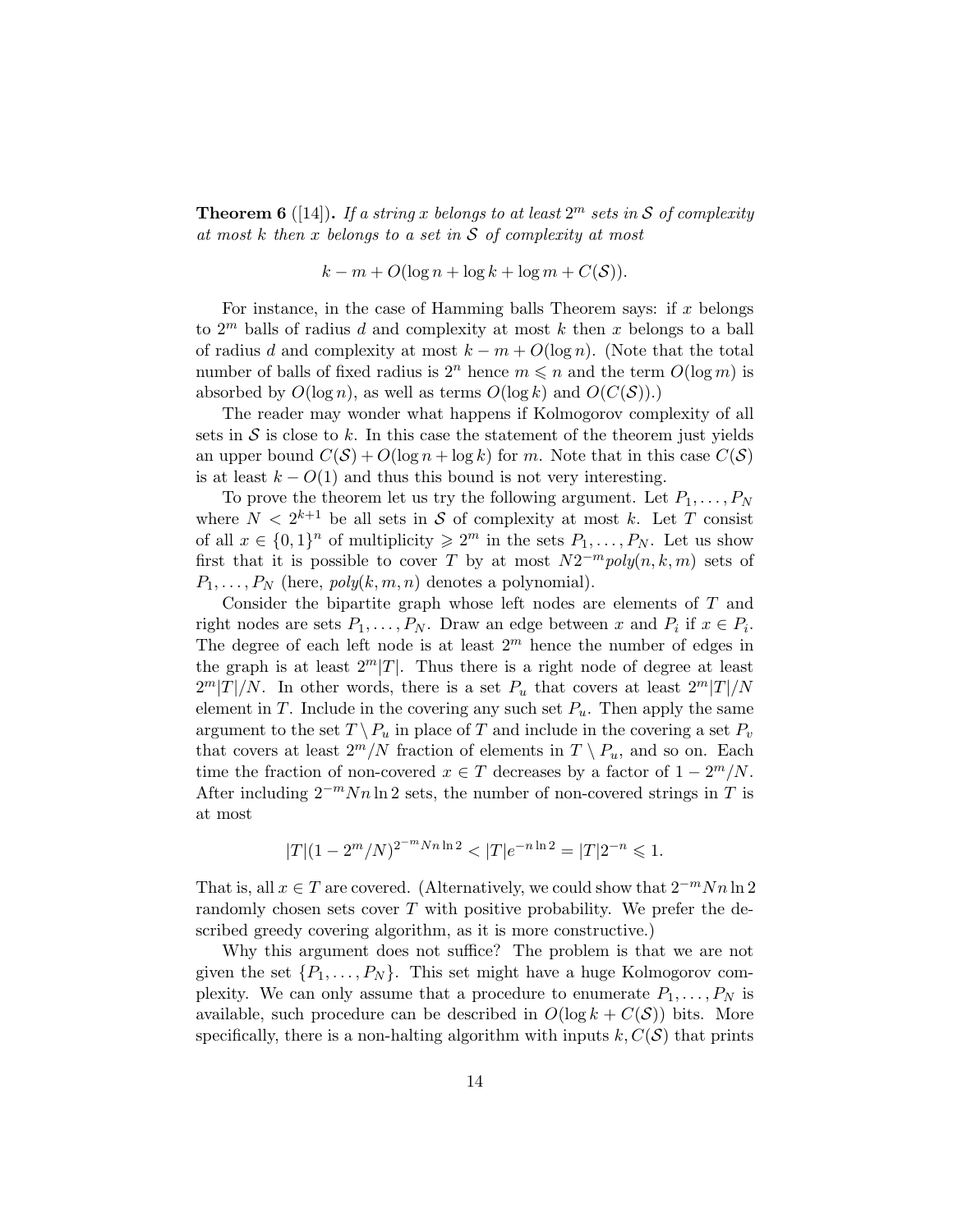out  $P_1, \ldots, P_N$  is some order. More formally, the algorithm prints the codes of sets  $P_1, \ldots, P_N$  with respect to a fixed encoding of finite subsets of  $\{0, 1\}^*$ by binary strings. And we do not know at which moment the last set is printed.

### The game

Thus we naturally come to the following game of two players, we call them Producer  $(P)$  and Consumer  $(C)$ . Let  $m, n, k, L$  be natural parameters. The game consists of alternating moves by the players, each making  $2^k$  moves, starting with P's move. A move of P consists in producing a subset of  $\{0,1\}^n$ . A move of C consists in marking some sets previously produced by P (the number of marked sets on any move can be 0). The total number of marked sets must not exceed  $L$ . C wins if, following every one of its moves, every  $x \in \{0,1\}^n$  that is covered at least  $2^m$  times by P's sets<sup>1</sup> belongs to a marked set. It is important that this condition is checked after every Consumer's move. Consumer cannot wait until all  $2^k$  sets appear.

### An analysis of the game

Consumer can easily win if  $L = 2^k$ : she marks every set produced by P. On the other extreme, Producer wins if  $L < 2^{k-m}$  and n is large enough (specifically, we need  $2^n \geq (m+1)2^{k-m}$ ): he generates  $2^m$  groups of sets, each group has  $2^{k-m}$  sets and all sets within a group have a common element and sets from different groups are disjoint<sup>2</sup>. What happens for  $L$  between  $2^{k-m}$  and  $2^k$ ? It turns out that for most such L Consumer wins.

Lemma 2. Consumer has a winning strategy in the game provided

$$
L = 2^{k-m} \text{poly}(k, m, n).
$$

There are two proofs of Lemma 2: a constructive one and a non-constructive one (the latter belongs to An. Muchnik). Given the above analysis of the "off-line" version of the game, is is easier to understand the constructive proof.

The constructive proof of the lemma. Consumer simultaneously uses  $k$  strategies denoted by  $j = 1, 2, \ldots, k$ . Strategy j works as follows. Divide the sequence of Producer's sets into  $2^{k-j}$  segments of  $2^j$  sets each. After receiving

<sup>&</sup>lt;sup>1</sup>This means that x belongs to at least  $2^m$  different Producer's sets.

<sup>&</sup>lt;sup>2</sup>To run this strategy, we need enough strings of length n. That's why n should be large. The union of sets of one group must have  $m + 1$  elements—one shared element and m other elements to obtain  $2^m$  different sets.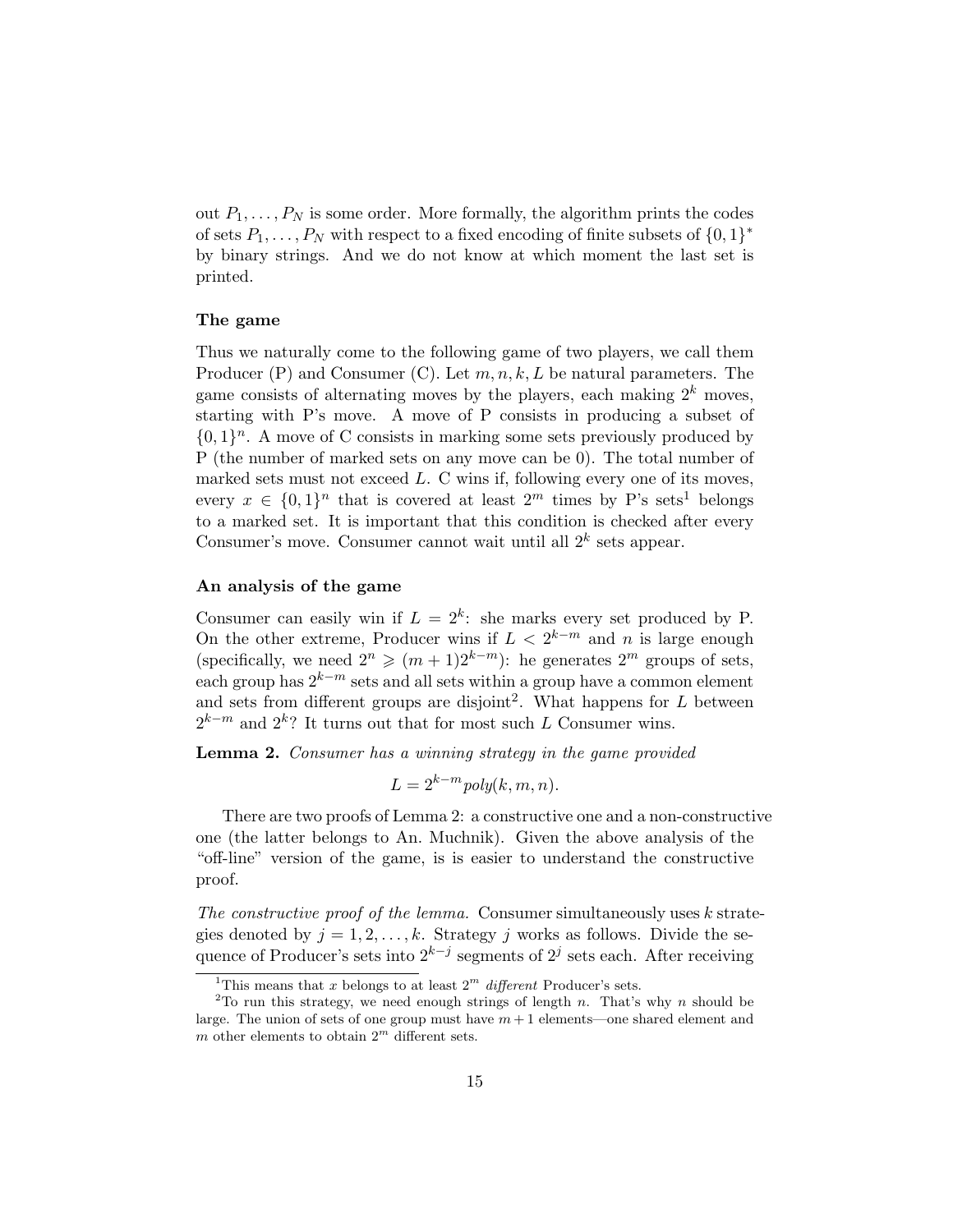each segment  $Q_1, \ldots, Q_{2^j}$ , consider the set T consisting of all  $x \in \{0,1\}^n$ of multiplicity  $\geq 2^m/k$  in the sets  $Q_1, \ldots, Q_{2^j}$ . Using the greedy algorithm described above mark  $2^{j-m}kn\ln 2$  sets among  $Q_1,\ldots,Q_{2^j}$  so as to cover the set T by marked sets.

Since there are  $2^{k-j}$  segments (for fixed j), the total number of marked sets C needs to use is  $2^{j-m}2^{k-j}kn\ln 2 = 2^{k-m}kn\ln 2$  (for fixed j). Summing over all j, this comes to  $2^{k-m}k^2n\ln 2$  marked sets.

We claim that after every move  $t = 1, \ldots, 2^k$  of C, each  $x \in \{0, 1\}^n$  of multiplicity  $2^m$  belongs to a marked set. Assume to the contrary, that there is an x that has multiplicity  $2^m$  following step t of C, and x belongs to no set marked on step t or earlier. Let  $t = 2^{j_1} + 2^{j_2} + \ldots$  where  $j_1 > j_2 > \ldots$ be the binary expansion of t. The element x has multiplicity less than  $2^m/k$ in the first segment of  $2^{j_1}$  sets of P, multiplicity of less than  $2^m/k$  in the next segment of  $2^{j_2}$  sets, and so on. Thus its total multiplicity among t first sets is less than  $k2^m/k = 2^m$ . The contradiction proves the claim.  $\Box$ 

The non-constructive proof of the lemma. The non-constructiveness of the proof is two-fold. (1) Instead of proving that C has a winning strategy, we will prove that  $P$  has no winning strategy (by König's theorem one of the players must have a winning strategy); (2) To prove that P has no winning strategy we will design a randomized strategy for C that beats every fixed P's strategy with positive probability.

The randomized C's strategy is very simple: mark each set of P with probability  $p = 2^{-m}(n+1) \ln 2$ . Fix a strategy S of P. It suffices to prove that (1) with probability more than  $\frac{1}{2}$ , following each move of Consumer, every element of multiplicity  $2^m$  or more is covered by marked sets; and (2) with probability more than  $\frac{1}{2}$ , Consumer marks at most  $2^{k-m+1}(n+1)\ln 2$ sets.

To prove (2) note that the expected number of marked sets is  $p2^k$ . Thus by Markov's inequality, the probability that it exceeds  $p2^{k+1}$  is less than  $\frac{1}{2}$ .

To prove (1) fix  $x \in \{0,1\}^n$  and estimate the probability that there is move of C following which x is covered  $2^m$  times by sets of P but belongs to no marked set. We need to show that this happens with probability less than  $2^{-n-1}$ . To this end denote by  $R_i$  the event "following a move of C, string  $x$  is covered at least  $i$  times by sets of P but none of them is marked". Let us prove by induction that  $\text{Prob}[R_i] \leq (1-p)^i$ . For  $i=0$ the statement is trivial. To prove the induction step we need to show that  $\text{Prob}[R_{i+1}|R_i] \leq 1-p$ . Let  $z = z_1, z_2, \ldots, z_s$  be a sequence of decisions by C:  $z_j = 1$  if C marks the jth set of P and  $z_j = 0$  otherwise. Call z bad if following C's sth move it happens for the first time that  $x$  belongs to  $i$  sets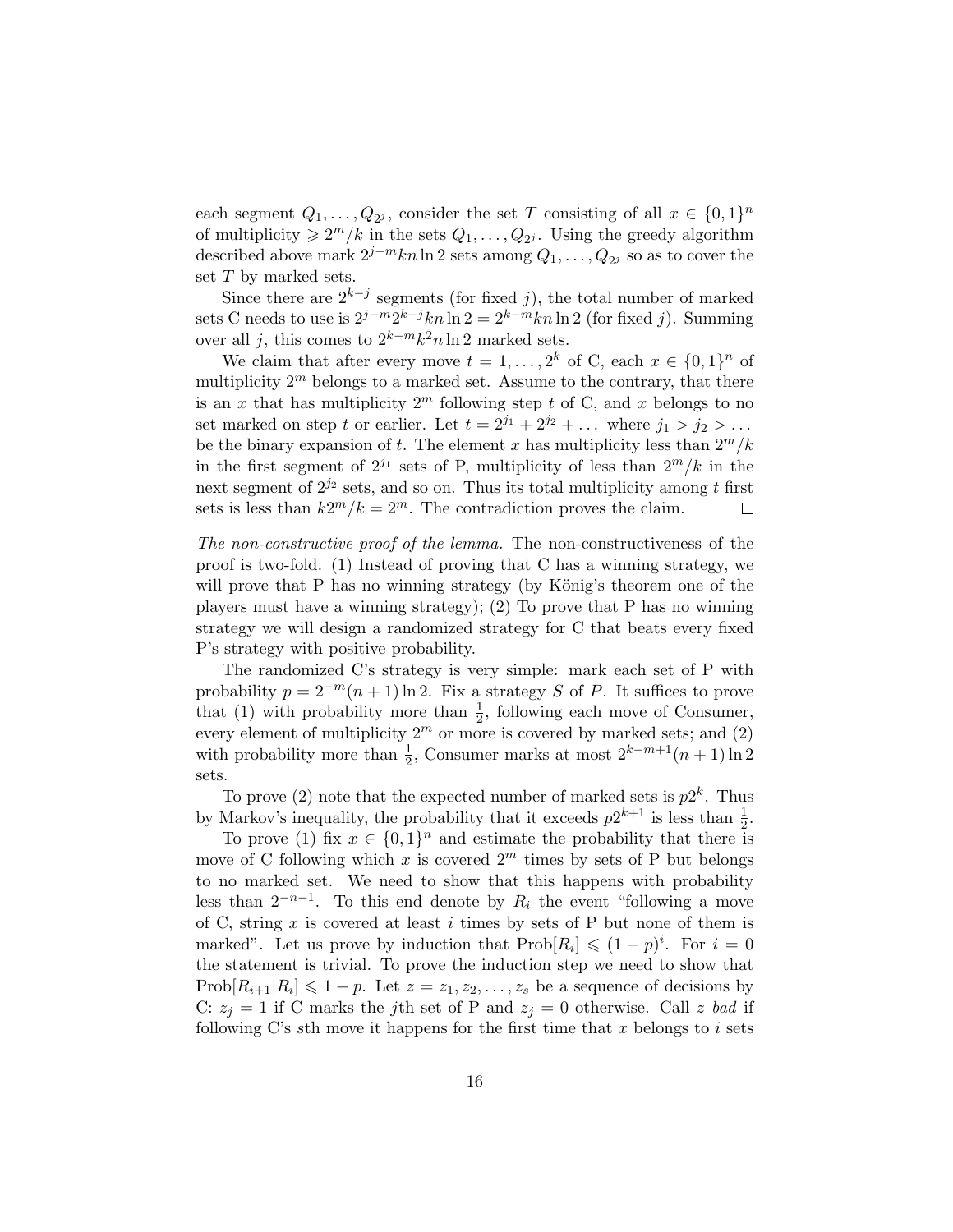of P but none of them is marked. Then  $R_i$  is the disjoint union of the events "C has made the decisions  $z$ " (denoted by  $Q_z$ ) over all bad z. Thus it is enough to prove that  $\text{Prob}[R_{i+1}|Q_z] \leq 1-p$ . Given that C has made the decisions z, the event  $R_{i+1}$  means that after those decisions the strategy S will ever produce  $i+1$ st set including x but C will not mark it. C's decision not mark that set does not depend on all previous decisions and is made with probability  $1 - p$ . Hence

Prob $[R_{i+1}|Q_z]$  = Prob[P produces  $i + 1$ st set including  $x|Q_z$ ]· $(1-p) \leq 1-p$ .

The induction step is proved. By the choice of p we have  $\text{Prob}[R_{2^m}] \leq$  $(1-p)^{2^m} < e^{-p2^m} = 2^{-n-1}$ . By union bound the probability that some x of length n belongs to  $2^m$  Producer's set but does not belong to a marked set is at most 1/2.  $\Box$ 

### Proof of Theorem 6

The strategy of Lemma 2 can be found by the brute force search given  $n, k$ and m and S. Enumerate the sets in S of complexity at most k, and consider appearing sets as the moves of the Producer. Use the strategy of Lemma 2 against it. We will mark at most  $2^{k-m} \text{poly}(m, k, n)$  of the generated sets that cover all the strings of multiplicity  $2^m$ , i.e., that are covered  $2^m$  times by the generated sets. We do not know when the last generated set appears, but the winning rule ensures that following our next move, all the strings of multiplicity  $2^m$  will be covered. The complexity of each marked set is bounded by the logarithm  $k - m + O(\log k + \log n + \log m)$  of the number of marked sets plus the amount of information needed to run the whole process. The latter is  $O(\log k + \log m + \log n)$ .

## 5 Naming branches in a growing tree

#### Kolmogorov complexity of computable infinite 0-1-sequences

Let  $\omega$  be an infinite sequence of zeros and ones. The sequence  $\omega$  is called computable if there is an algorithm that on input n finds nth bit of  $\omega$ . (Equivalently, there is an algorithm that on input n computes the length-n prefix of  $\omega$ .)

Let  $\omega_n$  denote the length-n prefix of  $\omega$ . There is the following criterion of computability of  $\omega$  in terms of Kolmogorov complexity:

$$
\omega \text{ is computable } \Leftrightarrow C(\omega_n|n) = O(1). \tag{1}
$$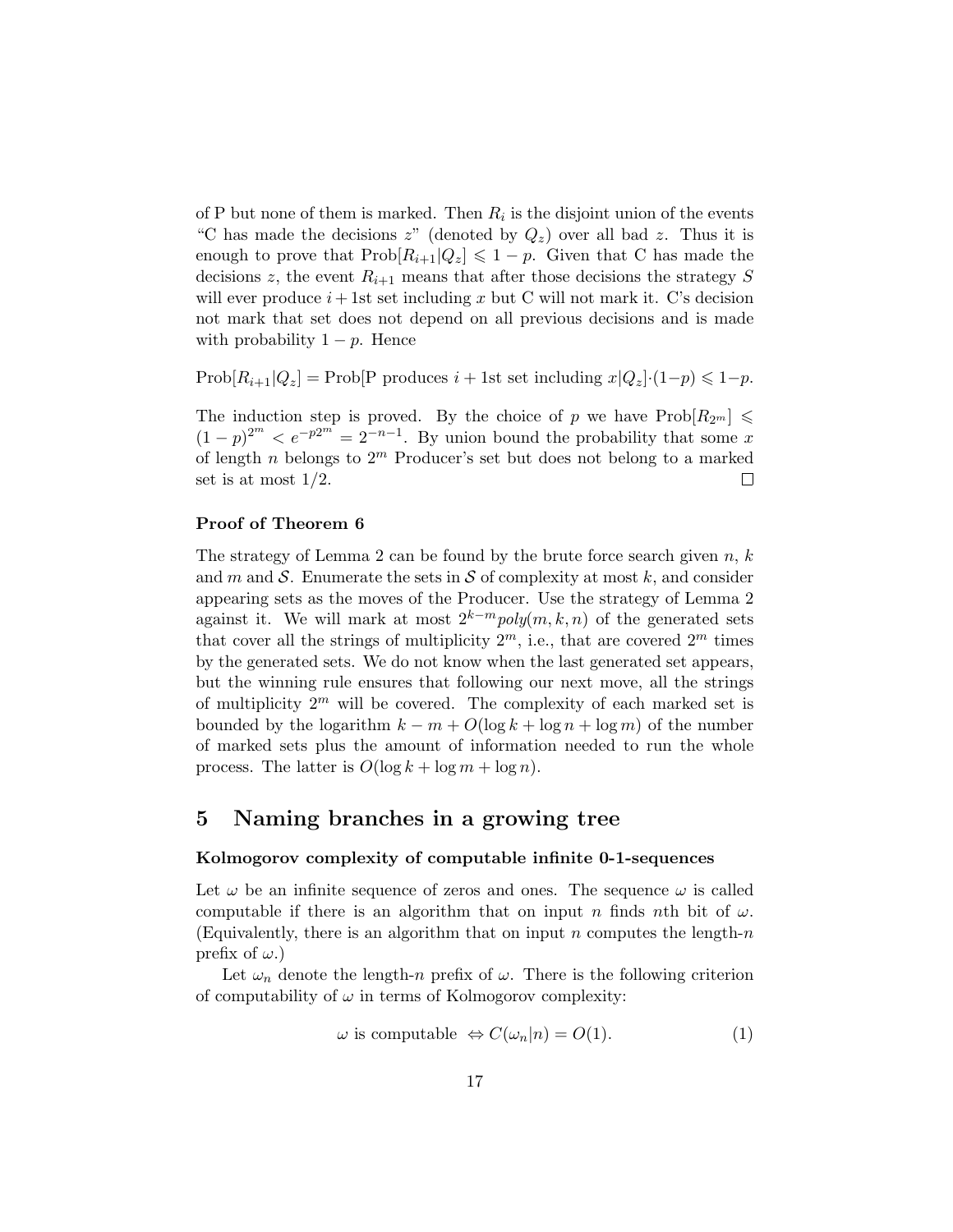This result is attributed in [8] to A.R. Meyer (see also [17, 7]). Our goal is to investigate quantitative versions of Meyer's criterion.

The following two natural complexity measure are related to the left hand side of (1). Fix a programming language and let  $U(p, n)$  denote the output of the program  $p$  on input  $n$  (here  $p$  is a binary string and  $n$  a natural number). Define

$$
C_U(\omega) = \min\{|p| : U(p, n) = \omega_n \text{ for all } n\},\
$$

and

$$
\tilde{C}_U(\omega) = \min\{|p| : U(p, n) = \omega_n \text{ for all but finitely many } n\},\
$$

Clearly, Solomonoff-Kolmogorov theorem holds both for complexities  $C_U(\omega), \tilde{C}_U$ as well. Fixing an optimal programming language we obtain complexity measures  $C(\omega)$ ,  $\hat{C}(\omega)$  of an infinite binary sequence  $\omega$ . Both  $C(\omega)$ ,  $\hat{C}(\omega)$  are finite if and only if  $\omega$  is computable. These two complexities correspond to the left hand side of the equivalence (1).

The right hand side of (1) corresponds to the following two complexity measures:

$$
M(\omega) = \max_{n} C(\omega_n|n)
$$
 and  $\tilde{M}(\omega) = \limsup_{n} C(\omega_n|n)$ .

Both these quantities are finite if and only if  $C(\omega_n|n)$  is bounded by a constant.

Obviously,  $M(\omega) \leq C(\omega) + O(1)$  and  $M(\omega) \leq M(\omega)$ . In terms of the introduced complexity measures, Meyer's criterion reads: for every  $f \in$  $\{C, \tilde{C}\}\$  and every  $g \in \{M, \tilde{M}\},\$ 

$$
f(\omega) < \infty \Leftrightarrow g(\omega) < \infty.
$$

The question is: how we can upper bound  $f(\omega)$  in terms of  $g(\omega)$  and vice versa?

It is a straightforward from the definition that  $M(\omega) < C(\omega) + O(1)$  and  $M(\omega) < C(\omega) + O(1)$ , which is a quantitative version of the easy part of Meyer's criterion. What about the converse inequalities? It is not very surprising and not hard to prove that  $C(\omega)$  is not bounded by any computable function of  $M(\omega)$ .<sup>3</sup> However, for  $\tilde{C}(\omega)$ ,  $\tilde{M}(\omega)$  the situation is quite different. We have  $\tilde{M}(\omega) \leq 2\tilde{C}(\omega) + O(1)$  and this inequality is tight.

<sup>&</sup>lt;sup>3</sup>One can show also that  $M(\omega)$  (and hence  $C(\omega)$ ) is not bounded by any computable function of  $\tilde{C}(\omega)$ .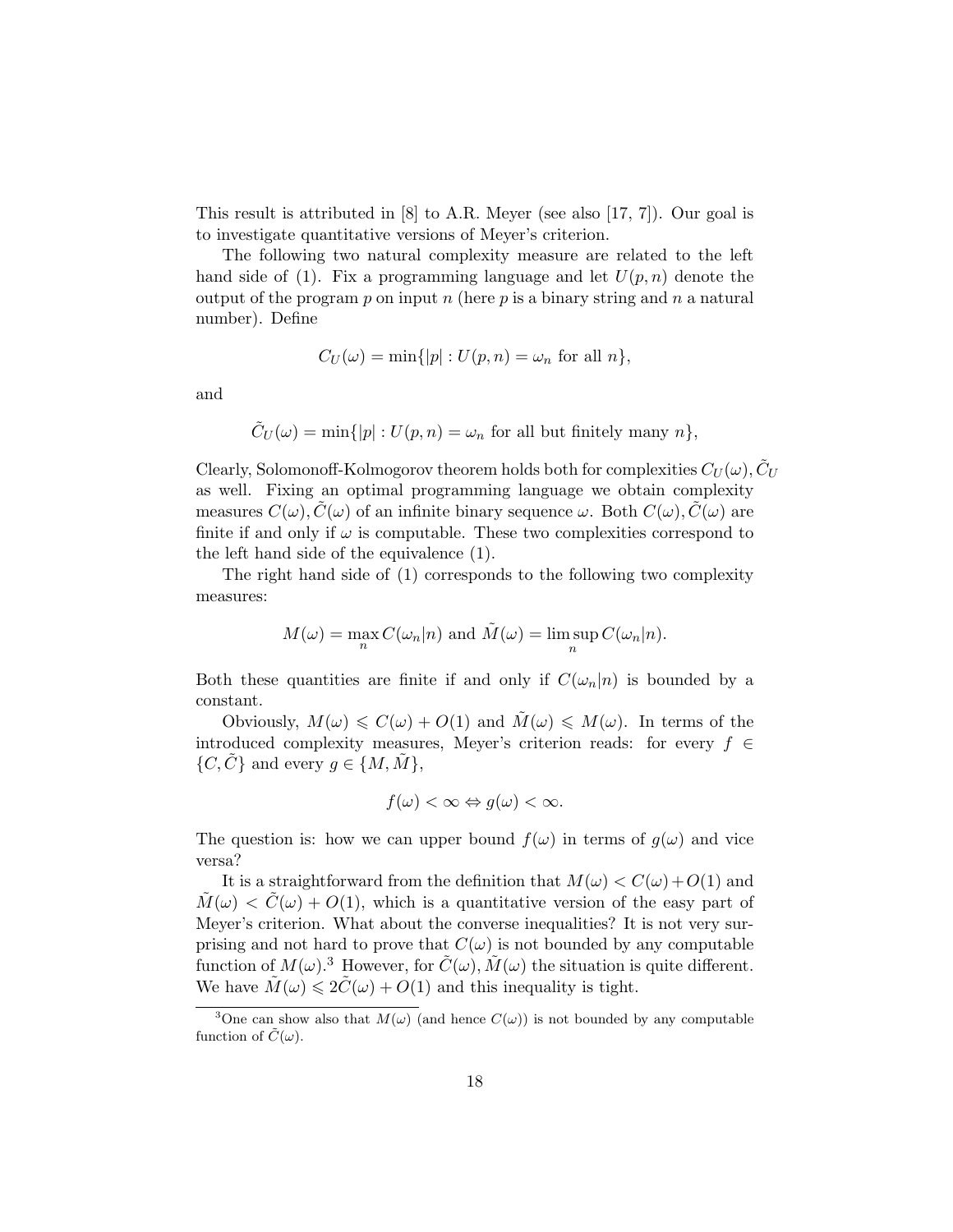**Theorem 7** ([2]). For all  $\omega$  we have  $\tilde{C}(\omega) < 2\tilde{M}(\omega) + O(1)$ . On the other hand, for every m there exists a sequence  $\omega$  such that  $M(\omega) \leq m + O(1)$ and  $C(\omega) \geqslant 2m$ .

### The game

The game corresponding to this theorem is as follows. Let  $k, l$  be integer parameters. On her moves Alice enumerates a set of strings T that must have at most  $k$  strings of each length. More specifically, in his turn Alice may include a finite number of binary strings in the set  $T$ , which is empty at the start of the game. Every string included in  $T$  cannot be removed from  $T$  on later steps. On his moves, Bob defines l functions  $h_1 \dots, h_l$  from  $\mathbb N$  to  $\{0,1\}^*$ ; in his turn Bob can define each of  $h_1 \ldots, h_l$  on any finite set of arguments. Once  $h_i(n)$  is defined, it cannot be changed on later steps. The game lasts infinitely long. After having done infinitely many moves Alice has defined a set T and Bob has defined partial functions  $h_1, \ldots, h_l : \mathbb{N} \to \{0, 1\}^*$ .

Bob wins if the following holds. Call an infinite binary sequence  $\omega$  a branch of T if almost all prefixes of  $\omega$  are in T. Bob wins if for every branch  $\omega$  of T there is i such that  $h_i(n)$  is defined and equal to  $\omega_n$  for almost all n. (We call such i a name of  $\omega$ .)

Call this game the k, l-game. For each k, l the winning rule in k, l-game is defined by a Borel set. By Martin's theorem [9] every Borel game is deterministic. In particular, for each  $k, l$  either Alice, or Bob has a winning strategy in  $k, l$ -game.

### An analysis of the game

As  $T$  has at most  $k$  strings of each length,  $T$  has at most  $k$  branches. (Indeed, if T had  $k+1$  branches, for large enough n the length-n prefixes of those branches would be pair-wise different strings of length  $n$  in  $T$ .) Alice can easily construct a set  $T$  having exactly  $k$  branches. As different branches must have different names, Alice wins if  $l < k$ . On the other hand, it is even not evident that for every k there is l such Bob wins in  $k, l$ -game.

It turns out that the border line separating  $(k, l)$ -games won by Alice and Bob is close to the parabola  $l = k^2$ , which implies Theorem 7. More specifically, Theorem 7 follows more or less directly from the following lemmas.

**Lemma 3.** For every k Bob has a computable winning strategy in the  $k, k^2$ . game (the winning algorithm has k as an input).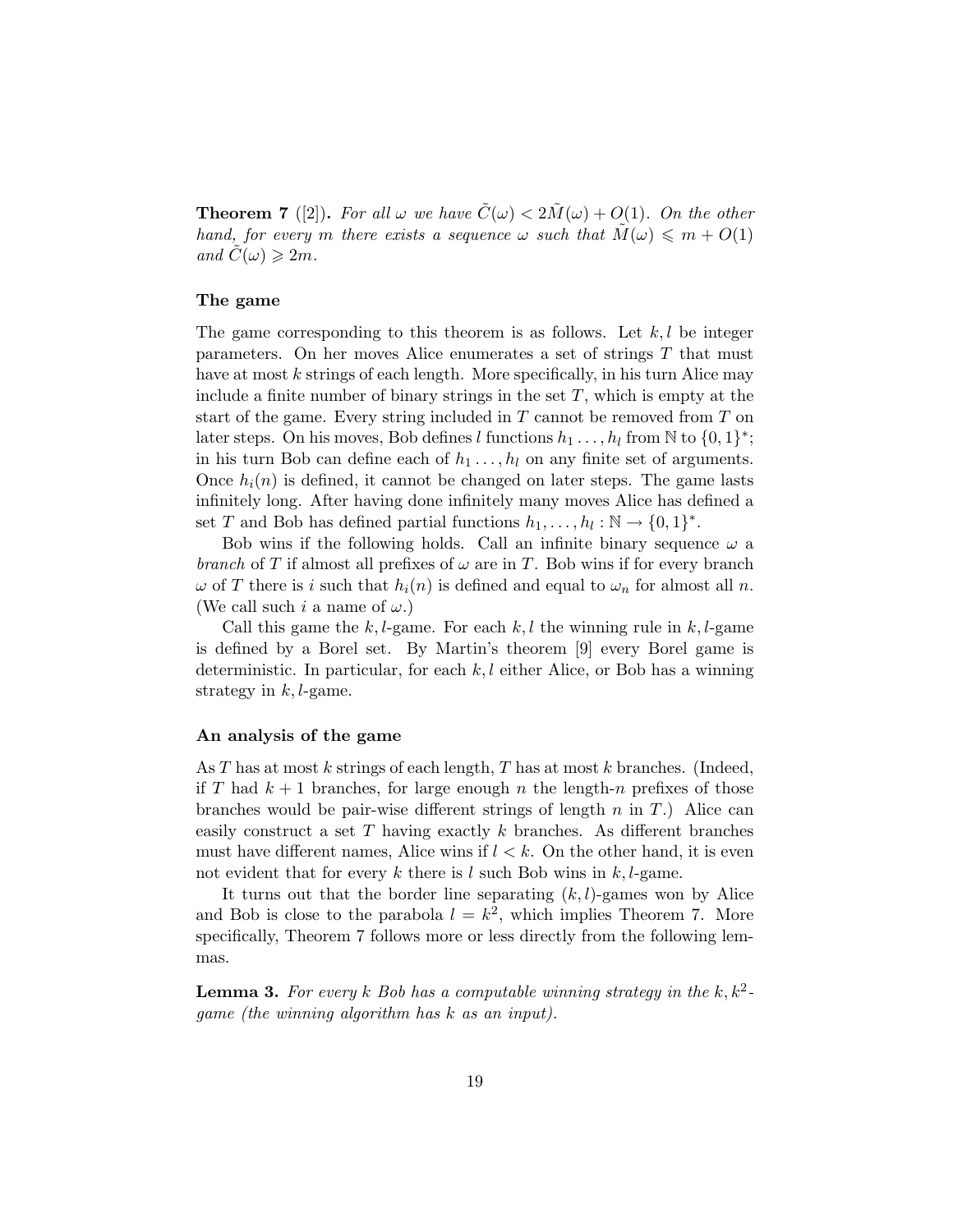**Lemma 4.** Alice has a computable winning strategy in the k,  $k^2/4$ -game (the winning algorithm has k as an input). Moreover, Alice's winning strategy always constructs a tree (if x is a prefix of  $y \in T$  then  $x \in T$ ). This implies that we can require the inequality  $M(\omega) \leq m + O(1)$  instead of  $M(\omega) \leq m + O(1)$  in Theorem 7.

We will present here Muchnik's proof of Lemma 3 and will omit the proof of Lemma 4, as it is too involved.

*Proof of Lemma 3.* Bob's functions will be indexed by pairs  $a, b$ , where  $a$ and b are natural numbers in the range  $1, \ldots, k$ . Let us explain how Bob defines  $h_{ab}(n)$ . Observing the growing set T, Bob looks for all pairs of strings  $u$  and  $v$  such that:

- (a) the ordinal number of  $u$  in the lexicographic ordering of all (already appeared) strings of length  $|u|$  in T is a;
- (b) the ordinal number of v in the reverse lexicographic ordering<sup>4</sup> of all (already appeared) strings of length |v| in T is b;
- (c) u is a prefix of v.

After such a pair of strings is found, Bob sets  $h_{ab}(n) = u_n$  (length-n prefix of u) for all  $n \leq |u|$  such that  $h_{ab}(n)$  has not been defined yet. Then Bob looks for another pair of strings  $u$  and  $v$  with the same properties, etc.

Let T be the set constructed by Alice after infinite number moves. We need to prove that this strategy guarantees that at the end of the game any infinite branch in T has a name. Let  $\omega$  be an infinite branch, so  $\omega_n \in T$  for all sufficiently large  $n$ . For these  $n$  let  $a_n$  denote the lexicographic number of  $\omega_n$  in the set  $T_n$  of all strings of length n that are in T, and let  $b_n$ denote the reverse lexicographic number of  $\omega_n$  in  $T_n$ . Let  $a = \limsup a_n$  and  $b = \limsup b_n$ . We claim that for all sufficiently large n,  $h_{ab}(n) = \omega_n$ .

It is easy to see that  $h_{ab}(i)$  is defined for all i. In other words, for all i there is a pair u, v satisfying the above conditions and such that  $|u| \geq i$ . According to the definition of a and b there are infinitely many  $n$  such that  $a_n = a$  and infinitely many m such that  $b_m = b$ . Choose a pair of such n and m; assume that  $i \leq n \leq m$ . The strings  $u = \omega_n$  and  $v = \omega_m$  will be discovered after all strings of length n and m appear in T. These  $u, v$ qualify all the conditions listed above. (Note that this does not prove that

<sup>&</sup>lt;sup>4</sup>We say that x is less that y w.r.t. the reverse lexicographic ordering if  $y < x$  w.r.t. the normal lexicographic ordering.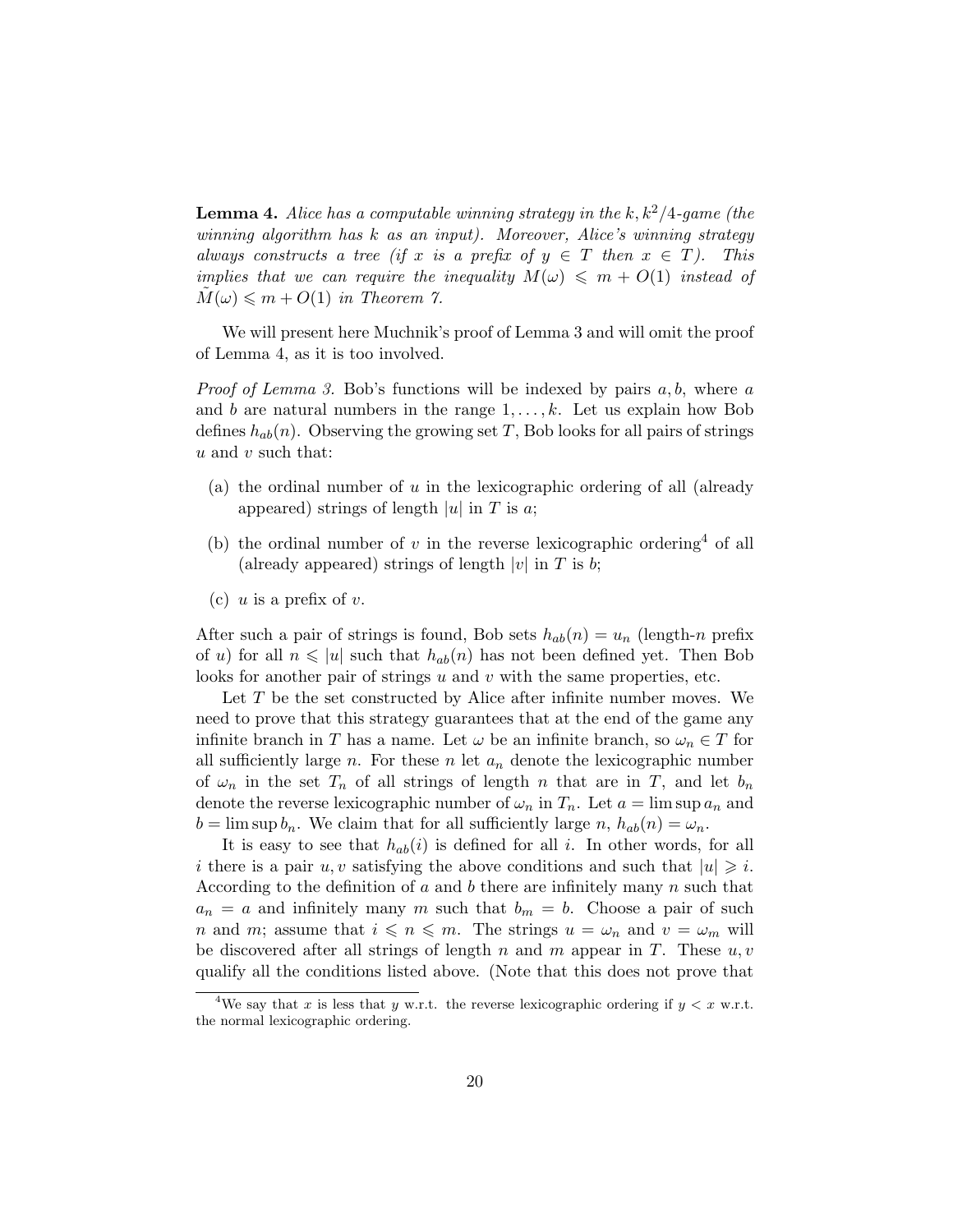$h_{ab}(i) = \omega_i$ , as we might find a pair  $u, v$  that is different from the specified pair.)

It remains to prove that for all sufficiently large n we have  $h_{ab}(n) = \omega_n$ provided  $h_{ab}(n)$  is defined. Fix N such that  $a_n \leq a$  and  $b_n \leq b$  for all  $n \geq N$ . We will show that if both |u| and |v| are at least N and u, v satisfy the conditions listed above then u is a prefix of  $\omega$ . Indeed, the inequality  $a_{|u|} \leq a$  implies that  $\omega_{|u|} \leq u$  w.r.t. the lexicographical ordering.<sup>5</sup> Similarly, the inequality  $b_{|v|} \leq b$  implies that  $v \leq \omega_{|v|}$  w.r.t. the same (normal lexicographical) ordering. The latter implies that  $v_{|u|} \leq \omega_{|u|}$  and hence  $v_{|u|} \leq v_{|u|} \leq u$ . Therefore, the only chance for u to be a prefix of v is when both u and  $v_{|u|}$  are prefixes of  $\omega$ .  $\Box$ 

We omit the proof that Lemmas 3 and 4 imply Theorem 7. This proof is rather straightforward. For the first statement of the theorem we fix Alice's strategy in  $2^{\tilde{M}(\omega)+1}$ ,  $2^{2(\tilde{M}(\omega)+1)}$ -game (she includes in T all x with  $C(x|n) \leq \tilde{M}(\omega)$ , here n stands for the length of x) and use Bob's computable winning strategy of Lemma 3 against it. For the second statement of the theorem we fix Bob's strategy in  $2^{m+1}$ ,  $2^{2m}$ -game (he indexes his functions by strings of length less than  $2m$  and lets  $h_p(n) = U(p, n)$  and use Alice's computable winning strategy of Lemma 4 against it.

## 6 Prefix complexity and a priori measure

### Randomized algorithms and lower semi-computable semimeasures

Let  $M$  be an algorithm (=machine) with one infinite input tape and one infinite output tape. At the start the input tape contains an infinite binary sequence  $\omega$  called the input to M. The output tape is empty at the start. We say that the algorithm M on an input  $\omega$  prints a natural number n if M halts after having printed  $n$  (say in binary notation) followed by a certain marker on the output tape. In this case we write  $M(\omega) = n$ .

Consider the uniform probability distribution on inputs to such algorithm. The algorithm then becomes a randomized (=probabilistic) algorithm without input whose outputs are natural numbers.

Speaking formally, the probability that such algorithm M prints a result  $n$  is defined as follows. Consider the uniform Bernoulli distribution on the space  $\Omega$  of all infinite 0-1-sequences. The measure of the set  $\Omega_u$  of all infinite

<sup>&</sup>lt;sup>5</sup>Indeed, item (a) implies that there are at least a strings of length  $|u|$  in the resulting set T (at the end of the game) that are less than or equal to u. Thus the string  $\omega_{|u|}$  cannot be greater than u, as otherwise  $a_{|u|} > a$ .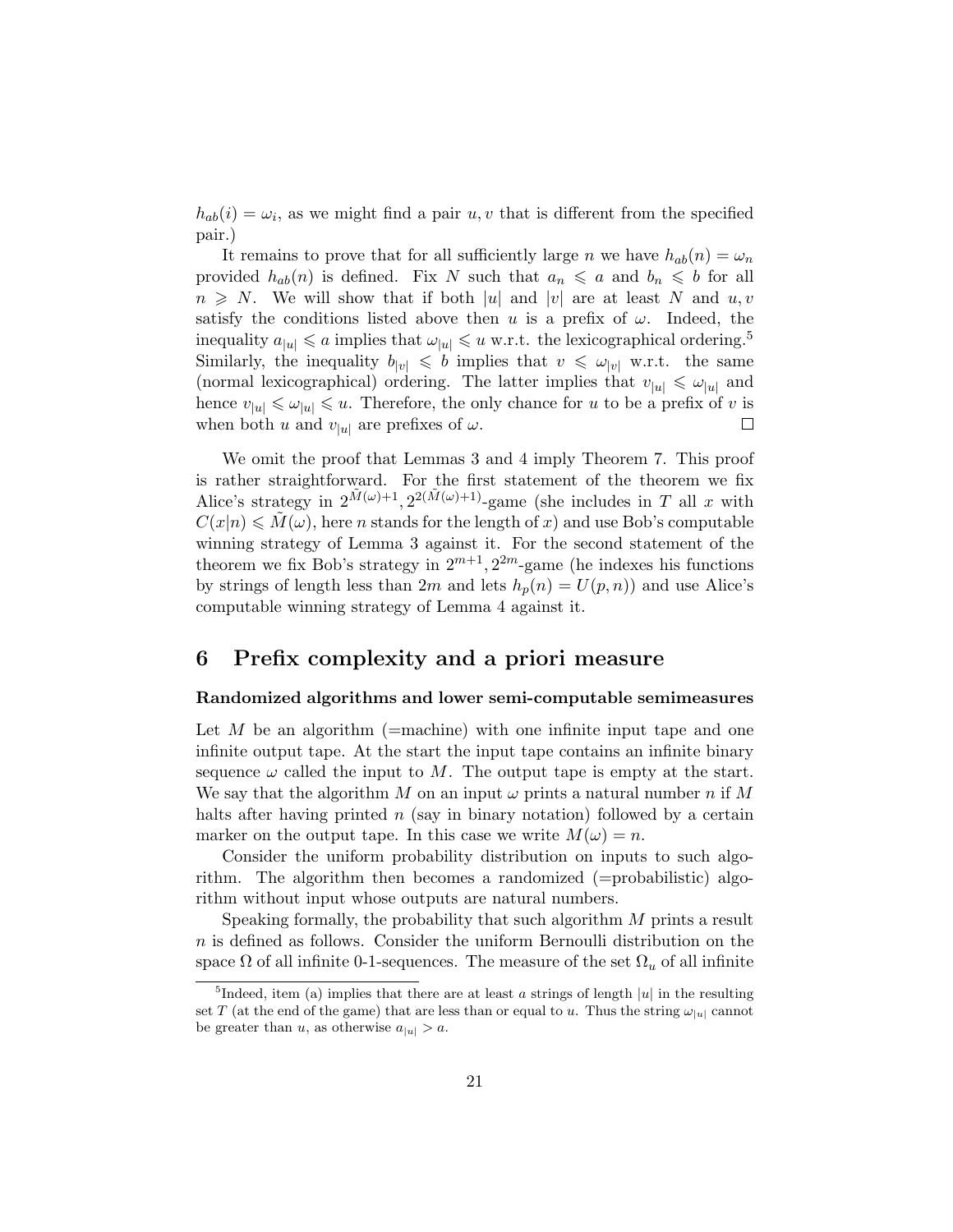continuations of a finite string u is equal to  $2^{|u|}$ . Consider the set  $A = \{ \omega \mid$  $M(\omega) = n$ . This set is the union of intervals  $\Omega_p$  over all strings p such that M prints n after having scanned  $p$  on its input tape. The probability that M outputs n is equal to the measure of this set.

Consider an example: the algorithm reads the input sequence  $\omega$  until it encounters a 1 and then outputs the number of scanned 0s and halts. The probability  $p_n$  of the event "the output is n" is equal to  $2^{-n-1}$ .

We assign to every probabilistic machine (having no input and producing natural numbers) a sequence  $p_0, p_1, \ldots$  of real numbers:  $p_n$  is the probability that the machine prints the number  $n$ . We say that the probabilistic machine *generates* the sequence  $p_0, p_1, \ldots$ 

Which sequences  $p_0, p_1, \ldots$  can be obtained in this way? There is an obvious necessary condition:  $\sum p_i \leq 1$  (since the machine cannot produce two different outputs). However, this inequality is not sufficient, as there are countably many randomized algorithms and uncountably many sequences satisfying this condition.

A sequence  $p_0, p_1, p_2, \ldots$  is called *lower semi-computable* if there is a function  $p(i, n)$ , where i, n are integers and  $p(i, n)$  is either a rational number or  $-\infty$ , with the following properties: the function  $p(i, n)$  is non-decreasing in the second argument:

$$
p(i,0) \leqslant p(i,1) \leqslant p(i,2) \leqslant \ldots,
$$

and

$$
p_i = \lim_{n \to \infty} p(i, n)
$$

for all  $i$ .

An equivalent definition: a sequence  $p_0, p_1, p_2, \ldots$  is lower semi-computable if the set of all pairs  $\langle r, i \rangle$ , where i is an integer and r is a rational number less than  $p_i$ , is computably enumerable (a set is called computably enumerable if there is an algorithm without input that prints on its output tape all elements from the set in some order, and no other elements). The following lemma identifies the class of all generatable sequences (we omit its proof).

**Lemma 5.** A sequence  $p_0, p_1, p_2, \ldots$  is generated by a probabilistic algorithm if and only if it is lower semi-computable and  $\sum p_n \leqslant 1$ .

Any sequence  $p_i$  satisfying the conditions of the previous lemma is called a lower semi-computable semimeasure (or enumerable from below semimeasure) on N. We thus have two alternative definitions of a lower semicomputable semimeasure: (1) a probability distribution generated by a ran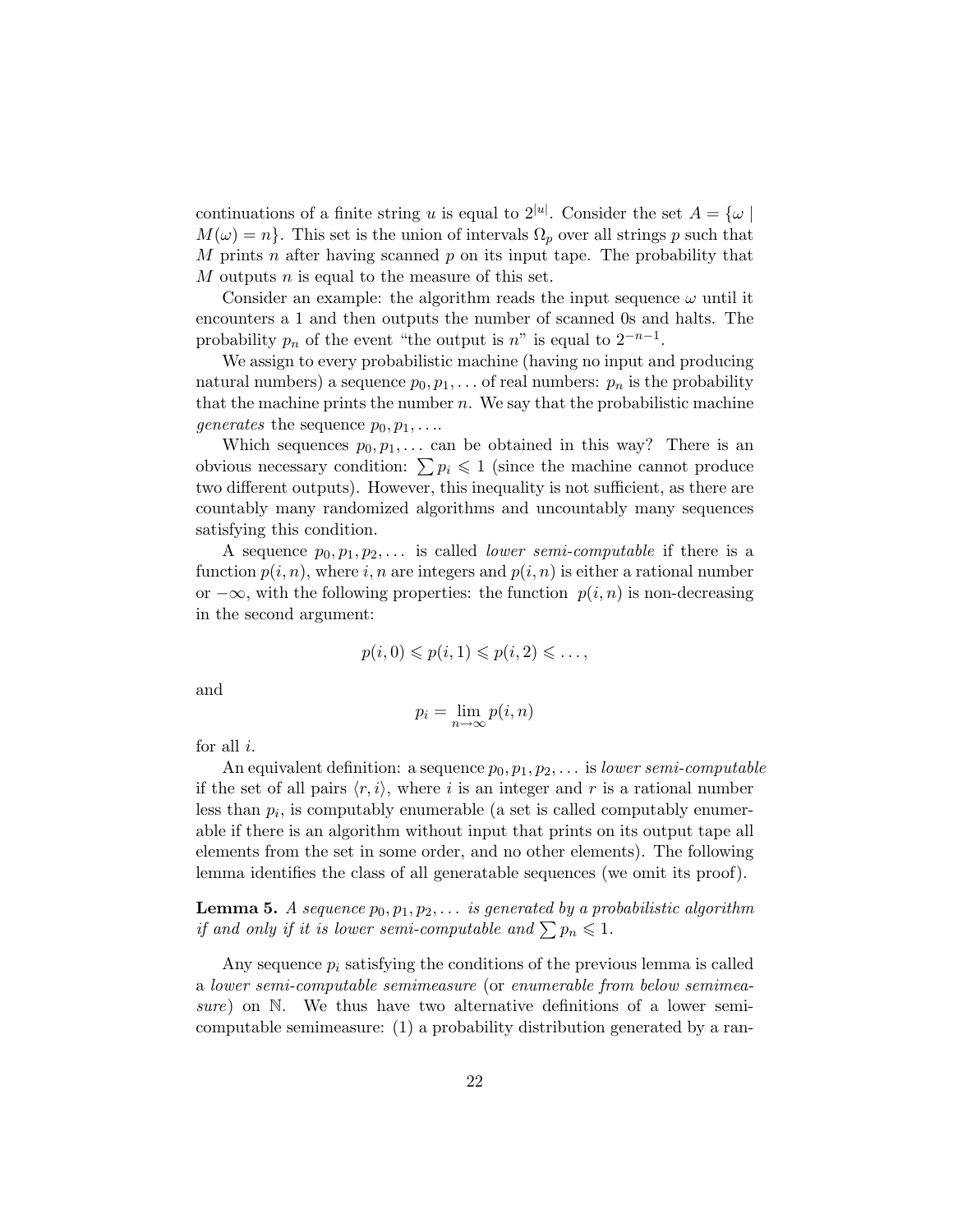domized algorithm; (2) a lower semi-computable sequence of non-negative reals whose sum does not exceed 1. <sup>6</sup>

We have considered so far (lower semi-computable) semimeasures on the natural numbers. The definition of a lower semi-computable semimeasure can be naturally generalized to the case of binary strings or any other constructive objects in place of natural numbers. For example, to define a notion of a lower semi-computable semimeasure on the set of binary strings we have to consider probabilistic machines whose output is a binary string.

### The a priori probability

Comparing two semimeasures on N we will ignore multiplicative constants. A lower semi-computable semimeasure m is called maximal if for any other lower semi-computable semimeasure m' the inequality  $m'(i) \leq c m(i)$  holds for some  $c$  and for all  $i$ .

Theorem 8. There exists a maximal lower semi-computable semimeasure on N.

*Proof.* We have to construct a probabilistic machine  $M$  with the following property. The machine  $M$  should print every number  $i$  with a probability that is at most constant times less than the probability that any other machine M' prints i (the constant may depend on  $M'$  but not on i).

Let the machine  $M$  pick at random a probabilistic machine  $M'$  and then simulate  $M'$ . The probability to pick each machine  $M'$  should be positive. If a machine  $M'$  is chosen with probability p then M will print a number i with probability at least  $p \cdot ($ the probability that  $M'$  prints i). Thus one can let  $c = 1/p$ .

It remains to explain how to implement the random choice of a probabilistic machine. Enumerate all the probabilistic machines in a natural way; let  $M_0, M_1, M_2, \ldots$  be the resulting sequence. We toss a coin until the first 1 appears. Then we simulate the machine  $M_i$  where i is the number of zeros preceding the first 1.  $\Box$ 

Fix any maximal lower semi-computable semimeasure  $p_0, p_1, p_2, \ldots$  on natural numbers. We will use the notation  $m(i)$  for  $p_i$  and the notation m

 ${}^{6}$ The word "semimeasure" may look strange, but unfortunately there is no other appropriate term in the literature. Dropping semi-computability requirement, one can call any function  $i \mapsto p_i$  with  $\sum_i p_i \leqslant 1$  a semimeasure on N. Every semimeasure on N defines a probability distribution on the set  $\mathbb{N} \cup {\perp}$  where  $\perp$  is a special symbol meaning "undefined". The probability of the number *i* is  $p_i$  and the probability of  $\perp$  is  $1 - \sum_i p_i$ .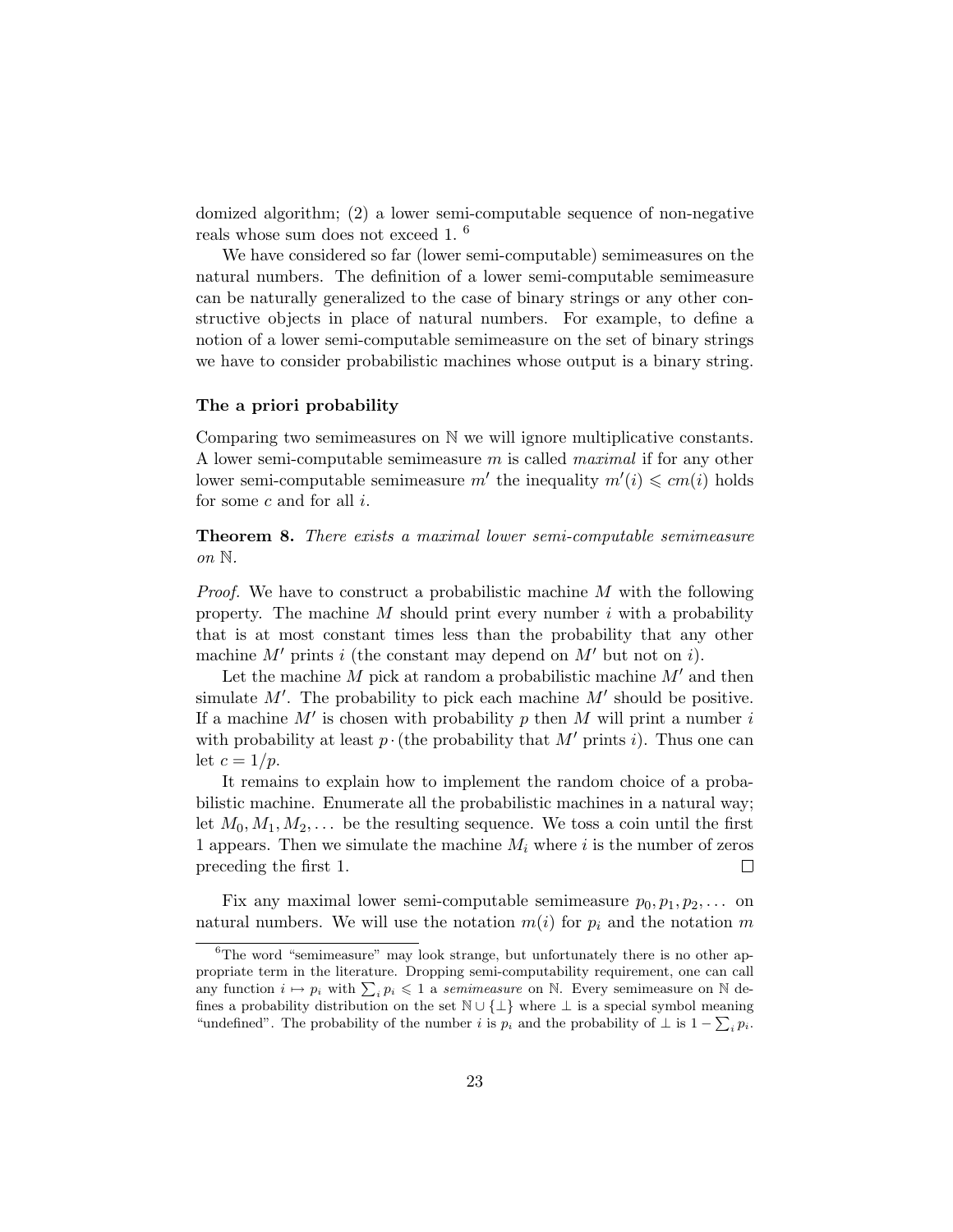for the semimeasure itself. The value  $m(i)$  is called the a priori probability of *i*.<sup>7</sup> Here is an explanation of this term. Assume that we are given a device (a black box) that after being turned on produces a natural number. For each i we want to get an upper bound for the probability that the black box outputs i. If the device is a probabilistic machine then a priori (without any other knowledge about the box) we can estimate the probability of  $i$  as  $m(i)$ . This estimate can be much more than the unknown true probability, but only  $O(1)$  times less than it.

The a priori probability of a number  $i$  is closely related to its complexity. Roughly speaking, the less the complexity is, the larger the a priori probability is. More specifically, a slightly modified version of complexity (the so-called prefix complexity) of i is equal to the minus logarithm of  $m(i)$ .

#### Prefix Kolmogorov complexity

The difference between prefix complexity and plain complexity can be explained as follows. Defining prefix complexity, we consider only "self-delimiting descriptions". This means that the decoding machine does not know where the description ends and has to find this information itself. Let  $f$  be a function whose arguments and values are binary strings. We say that  $f$  is prefix-stable, if the following holds for all strings x, y:

 $f(x)$  is defined and x is a prefix of  $y \Rightarrow f(y)$  is defined and is equal to  $f(x)$ .

Theorem 9. There exists an optimal prefix-stable decompressor (for the family of all prefix-stable decompressors).

We omit the proof of this theorem. Let us fix some optimal prefixstable decompressor D and let  $K(x)$  denote  $C_D(x)$ . We call  $K(x)$  the prefix complexity of x. As well as the plain complexity, the prefix complexity is defined up to an  $O(1)$  additive term.

It is easy to see that  $K(x)$  and  $C(x)$  differ by a logarithmic additive term:

$$
C(x) \leqslant K(x) + O(1) \leqslant C(x) + 2\log C(x) + O(1).
$$

The first inequality here is straightforward as the class of all decompressors, used in the definition of  $C(x)$ , includes the class of all prefix-free decompressors, used in the definition of  $K(x)$ . To prove the second inequality it suffices to construct a prefix free decompressor  $D'$  such that  $C_{D'}(x) \leq C(x) + 2 \log C(x) + O(1).$ 

 $7$ Another name for m is the *universal semimeasure* on  $\mathbb{N}$ .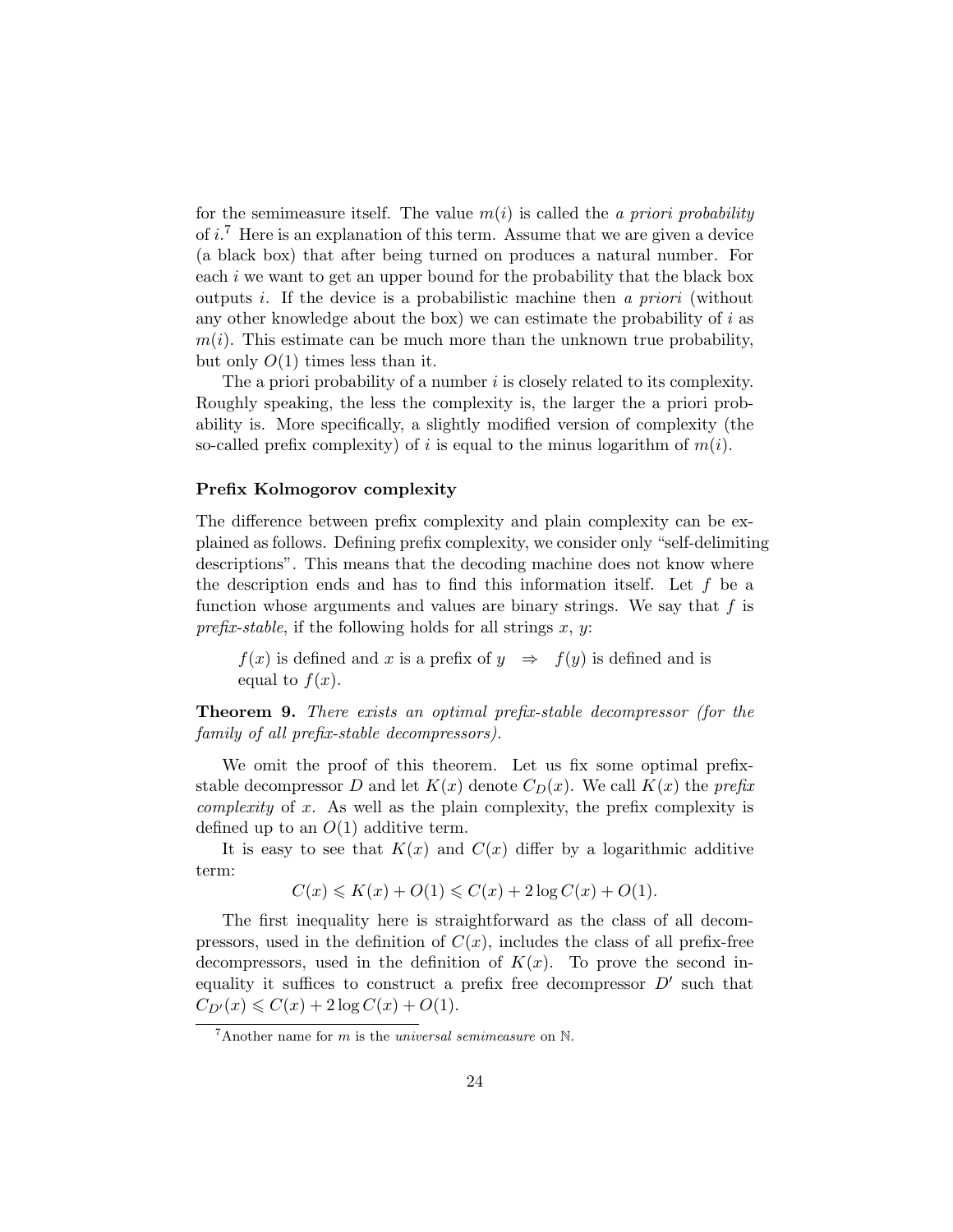Fix an optimal decompressor  $D$  used in the definition of the plain complexity. Let decompressor  $D'$  be defined on all strings of the form  $\hat{n}pq$  where n is the length of p and  $D(p)$  is defined, and q is arbitrary string.<sup>8</sup> For such inputs we let  $D'(\hat{n}pq) = D(p)$ . The function  $D'$  is well defined: if a string has two different representations  $\hat{n}pq = \hat{n}'p'q'$  where  $n = |p|$  and  $n' = |p'|$ then  $n = n'$  and thus  $pq = p'q'$ . The latter implies that  $p = p'$ .

By construction  $D'$  is a prefix-stable function. As the length of  $\hat{n}p$  is  $|p| + 2 \log n + O(1)$  we have  $C_{D}(x) \leq C_D(x) + 2 \log C_D(x) + O(1)$ .

### Prefix complexity and a priori probability

Now we can state the relation between the a priori probability of a string  $x$ and its complexity:

Theorem 10.  $K(x) = -\log m(x) + O(1)$ .

We present a sketch of proof of this theorem. The statement of the theorem is a conjunction of two inequalities.

$$
- \log m(x) \leqslant K(x) + O(1), \qquad K(x) \leqslant - \log m(x) + O(1).
$$

The first of them follows directly from the fact that the function  $2^{-K(x)}$  is a lower semi-computable semimeasure, which is easy to verify. The proof of the converse inequality, uses a certain game.

The semimeasure  $m(x)$  is lower semi-computable, so we can generate lower bounds for  $m(x)$  that converge to  $m(x)$  but no estimates for the approximation error are given. The larger  $m(x)$  is, the smaller  $K(x)$  should be, that is, the shorter description  $p$  we have to provide for  $x$ . The descriptions reserved for different strings must be incompatible. (The descriptions  $p_1$  and  $p_2$  are incompatible if the intervals  $\Omega_{p_1}$  and  $\Omega_{p_2}$  are disjoint. Recall that the interval  $\Omega_p$  consists of all infinite binary sequences beginning with p.) The inequality  $|p| \leq -\log_2 m(x)$  means that the measure of the interval  $\Omega_p$  is at least  $m(x)$ :  $2^{-|p|} \geq m(x)$ . Thus we have to assign to every string x an interval of measure at least  $m(x)$  so that the intervals assigned to different strings do not overlap. Actually, it suffices to reserve an interval of the length  $\epsilon m(x)$  rather than  $m(x)$ , for some fixed positive  $\epsilon$ . This relaxation causes the complexity increase at most by a constant.

<sup>&</sup>lt;sup>8</sup>Notation  $\hat{n}$  refers to the "self delimiting" description of a natural number n in 2 log  $n+$  $O(1)$  bits.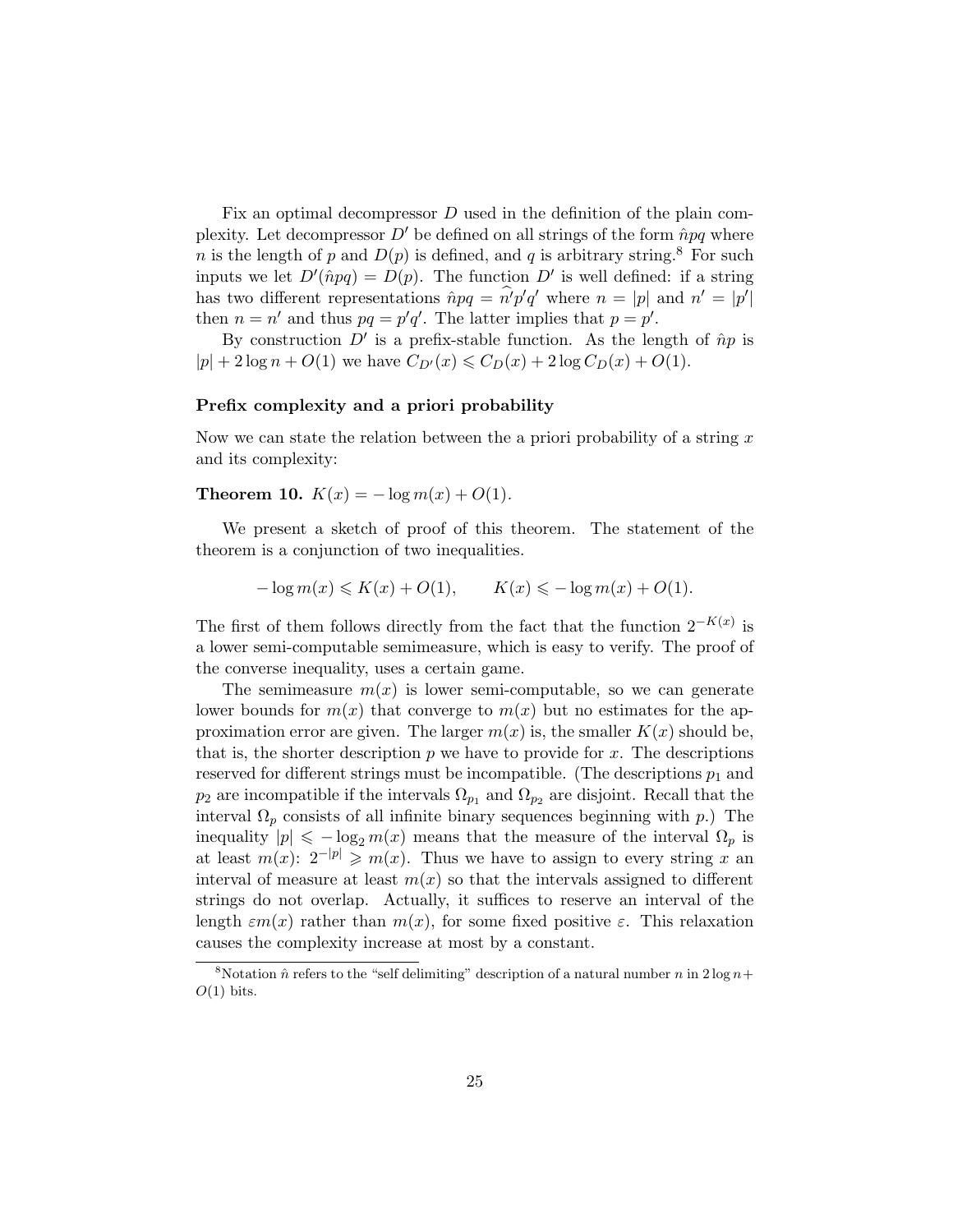### The space allocation game

So we arrive to the following game between two players, called Client and Server. Fix a positive rational number  $\varepsilon$ . Client defines an infinite sequence  $a(1), a(2), \ldots$  of non-negative reals. At the start of the game all  $a(i)$  are  $\sum_i a(i) \leq 1$  (if after some Client's move this sum becomes greater than 1, zeroes. In her turn Client may increase any  $a(i)$  by a rational value so that she looses immediately).

In his turn Server defines a mapping  $h: \{0,1\}^* \to \{1,2,\dots\}$ . At the start of the game  $h$  is undefined on all arguments. On each move Server may define h on a new argument (previously defined values cannot be changed). If  $h(p) = i$  then we say that Server has allocated  $\Omega_p$  to *i*th job and the value  $a(i)$  will be called space request for *i*th job.

If intervals  $\Omega_p$  and  $\Omega_q$  are allocated to different jobs then  $\Omega_p$  and  $\Omega_q$  must be disjoint (otherwise Server looses immediately after that has happened).

Players make in turn infinitely many moves. Server wins the game if (at the end of the game) for every i he has allocated to ith job an interval  $\Omega_n$ of measure at least  $\varepsilon a(i)$ . Let us stress that Client is interested not in the total space allocated to every job, but in the largest interval, which makes "space management" job difficult.

Clearly, Client wins this "space allocation" game provided  $\varepsilon > 1$ . Moreover, Client wins if  $\varepsilon > 1/2$ . Let us show this, say, for  $\varepsilon = 9/16$ . Client requests  $1/9+\delta$  of space for each of the first 8 jobs, where  $\delta$  a small number. Server has to allocate an interval of measure  $\varepsilon(1/9+\delta) > 1/16$  to each of them. So each of 8 jobs is allocated an interval of measure  $1/8$ , which means the entire space  $\Omega$  is exhausted. If  $\delta$  is small enough, the sum of all requests is still less than 1 and Client requests a small amount of space for the ninth job, which Server is unable to allocate.

In this example Client has not used her right to increase requests many times. Using this option Client can win the game for  $\varepsilon = 1/2$  and even for some  $\varepsilon < 1/2$ . However for  $\varepsilon = 1/4$  the game is won by Server.

Lemma 6. Server has a computable winning strategy in the described game for  $\varepsilon = 1/4$ .

*Proof.*  $9$  The main idea is as follows: Server takes into account only those increases of requests when  $a(i)$  becomes greater than a number of the form  $2^{-j}$ . If on step t certain  $a(i)$  becomes greater than  $2^{-j}$  we allocate to client  $i$  a fresh interval (an interval that is disjoint with all previously allocated intervals) of measure  $b_t = 2^{-j-1}$ . (If on step t no  $a(i)$  becomes greater than

<sup>&</sup>lt;sup>9</sup>The proof is similar to the proof of the so called Kraft–Chaitin lemma, see [4].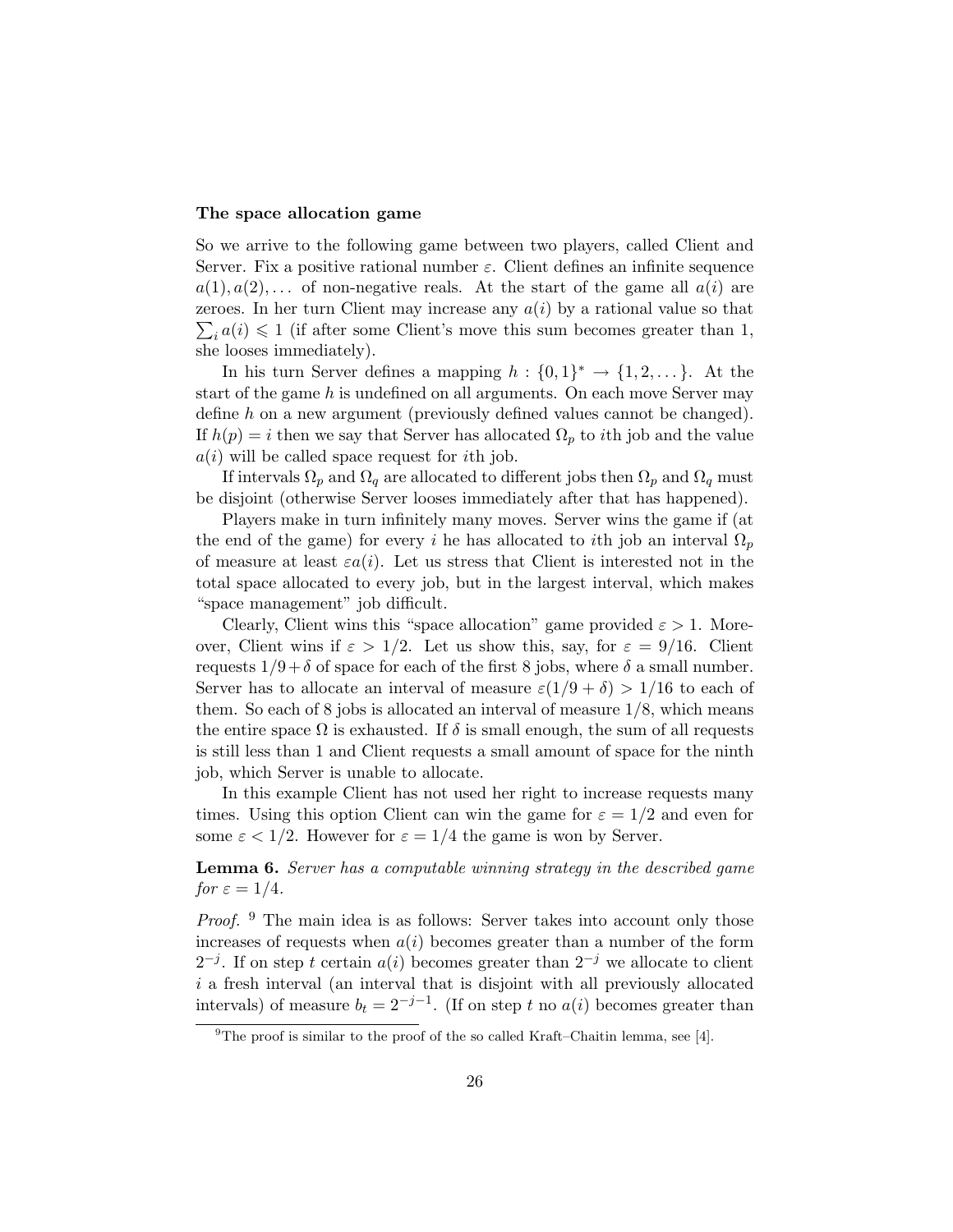a number of the form  $2^{-j}$ , then we let  $b_t = 0$  and do not allocate any space on that step.)

Before to describe the allocation strategy note that the total space we will allocate to job  $i$  does not exceed the sum

$$
2^{-j-1} + 2^{-j-2} + 2^{-j-3} + \dots = 2^{-j} < a(i),
$$

where j is the integer numbers with  $2^{-j} < a(i) \leq 2^{-j+1}$ . This shows that  $\sum b_t \leq 1$  provided  $\sum_i a(i) \leq 1$  (Server will not run out of space). In particular, at any moment of the game, the total measure  $b_{t+1} + b_{t+2} + \ldots$ we have to allocate on future steps does not exceed the total measure of unallocated space.

The allocation strategy is as follows: we maintain the representation of the free space (part of  $\Omega$  that is not allocated) as the union of intervals of different measures. Initially this list contains one interval  $\Omega$ . Assume that we need to allocate an interval of measure  $w = 2^{-j-1}$  to a job. First note that one of the free intervals has measure at least  $w$ . Indeed, the total measure of free intervals is at least w provided  $\sum_i a(i) \leq 1$ . If all the free intervals had measures smaller than  $w$ , their total measure would be less than  $w$  since they have different measures and the sum of powers of 2 less than  $w$  is less than  $w$ .

If there is a free interval in the list that has measure exactly  $w$ , our task is simple. We just allocate this interval and delete it from the free list (maintaining the invariant relation).

Assume that this is not the case. Then we have some intervals in the list that are bigger than requested. Using the best fit strategy, we take the smallest among these intervals. Let  $w' > w$  be its length. Then we split free interval of measure w' into intervals of measure  $w, w, 2w, 4w, 8w, \ldots, w'/2$ (note that  $w + w + 2w + 4w + 8w + \ldots + w'/2 = w'$ . The first interval (of measure  $w$ ) is allocated, all the other intervals are added to the free list. We have to check out the invariant relation: all new intervals in the list have different measures starting with  $w$  and up to  $w'/2$ ; old free intervals cannot have this measure since  $w'$  was the best fit in the list.

Let us prove that Server wins. Let  $a(i)$  denote the space request for *i*th job at the end of the game. Assume that  $a(i)$  is positive and let j be the integer numbers with  $2^{-j} < a(i) \leq 2^{-j+1}$ . At some time in the game  $a(i)$ becomes larger than  $2^{-j}$  and Server then allocates an interval of measure  $2^{-j-1} \geqslant a(i)/4$  to *i*th job.  $\Box$ 

Let us finish the proof of Theorem 10. Let Client lower semi-compute the a priori probability  $m(i)$  so that after any her move  $a(i)$  is equal to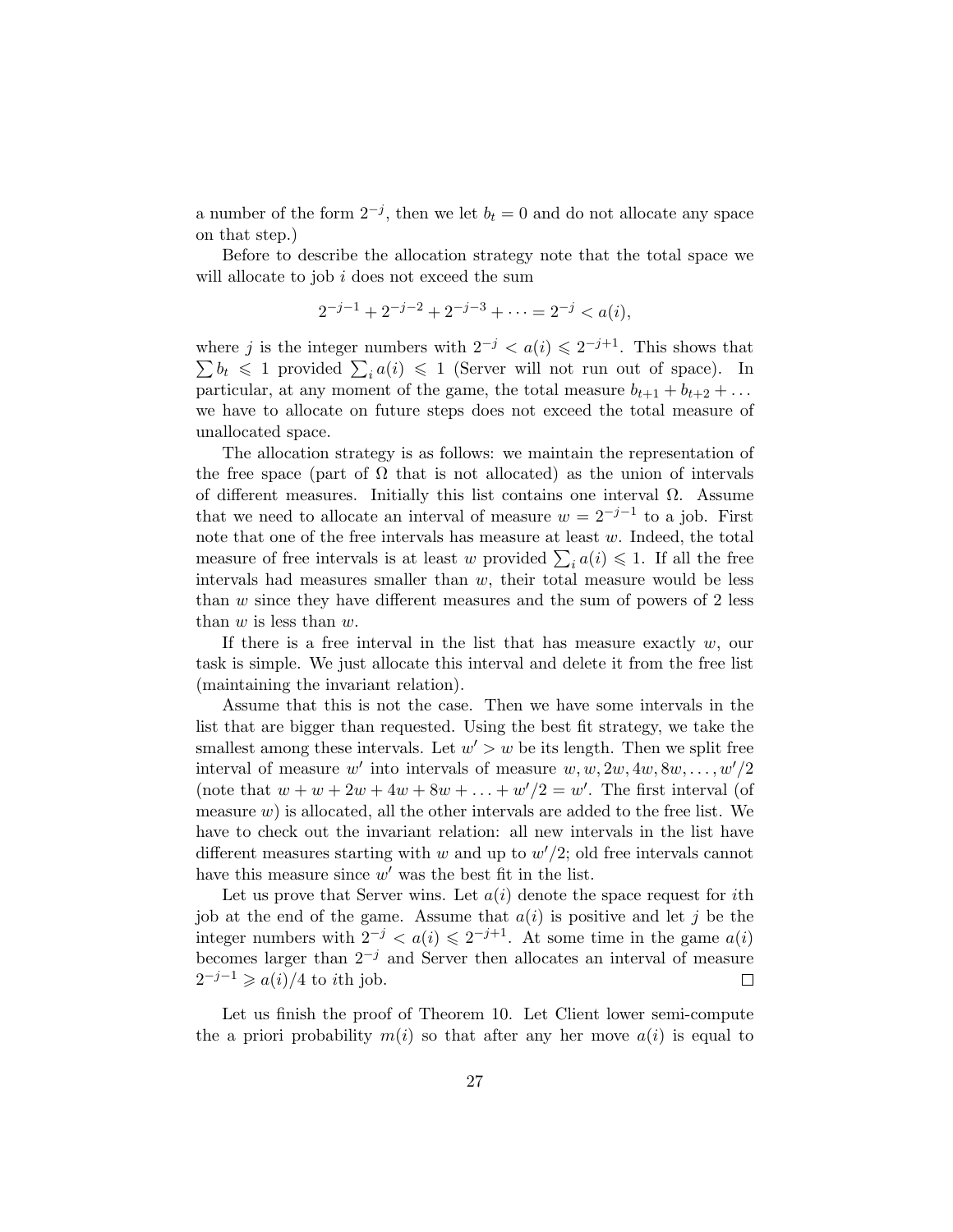the best lower bound of  $m(i)$  discovered up to that time. Let Server use the computable strategy of Lemma. Then he defines a computable function  $h(p)$  such that  $C_h(i) \leq -\log m(i) + O(1)$ . That function can be extended to a computable prefix stable decompressor D by letting  $D(pq) = h(p)$  for all p, q. Thus we have  $K(i) \leq C_D(i) + O(1) \leq -\log m(i) + O(1)$ .

# 7 Solovay's theorem and "cats vs. ants" game

### Prefix complexity and a priori probability of enumerable sets

Kolmogorov complexity (as well as prefix complexity and a priori probability) can be defined for algorithm problems of a very general type. Roughly speaking, Kolmogorov complexity of an algorithmic problem is the minimal length of a program that solves that problem, with respect to an optimal programming language. From this viewpoint the plain complexity  $C(x)$  is the complexity of the algorithmic problem "print  $x$ ".

In this section, we will focus on algorithmic problems of the type "enumerate the set  $A$ " (where  $A$  is a computably enumerable set of natural numbers). The following definitions are attributed by Solovay in [12] to G. Chaitin (wee keep Solovay's notations).

First we define prefix complexity  $I(A)$  of the problem "enumerate  $A$ ". Let M be an algorithm with one infinite input tape and one infinite output tape. At the start the input tape contains an infinite binary string  $\omega$  called the input to  $M$ . The output tape is empty at the start. We say that a program p enumerates a set  $A \subset \mathbb{N} = \{1, 2, \dots\}$  with respect to M, if in the run on every input  $\omega$  extending p the algorithm M prints all the elements of  $A$  in some order and no other elements. We do not require  $M$  to halt in the case when A is finite.<sup>10</sup> Let  $I_M(A)$  denote the minimal length of a program enumerating A.

There is an algorithm  $M_0$  (called a *universal* algorithm) such that for every other algorithm  $M$  there is a constant  $c$  such that

$$
I_{M_0}(A) \leq I_M(A) + c
$$

for all  $A \subset \mathbb{N}$ . This is proved just as Solomonoff–Kolmogorov theorem. Fix any such  $M_0$  and call  $I(A) \stackrel{def}{=} I_{M_0}(A)$  the *complexity of enumeration of* 

 $10$ In the case of finite sets any such program is called an *implicit description of A*, as opposed to *explicit description of A* when  $M$  is required to halt after having printed the last element of A.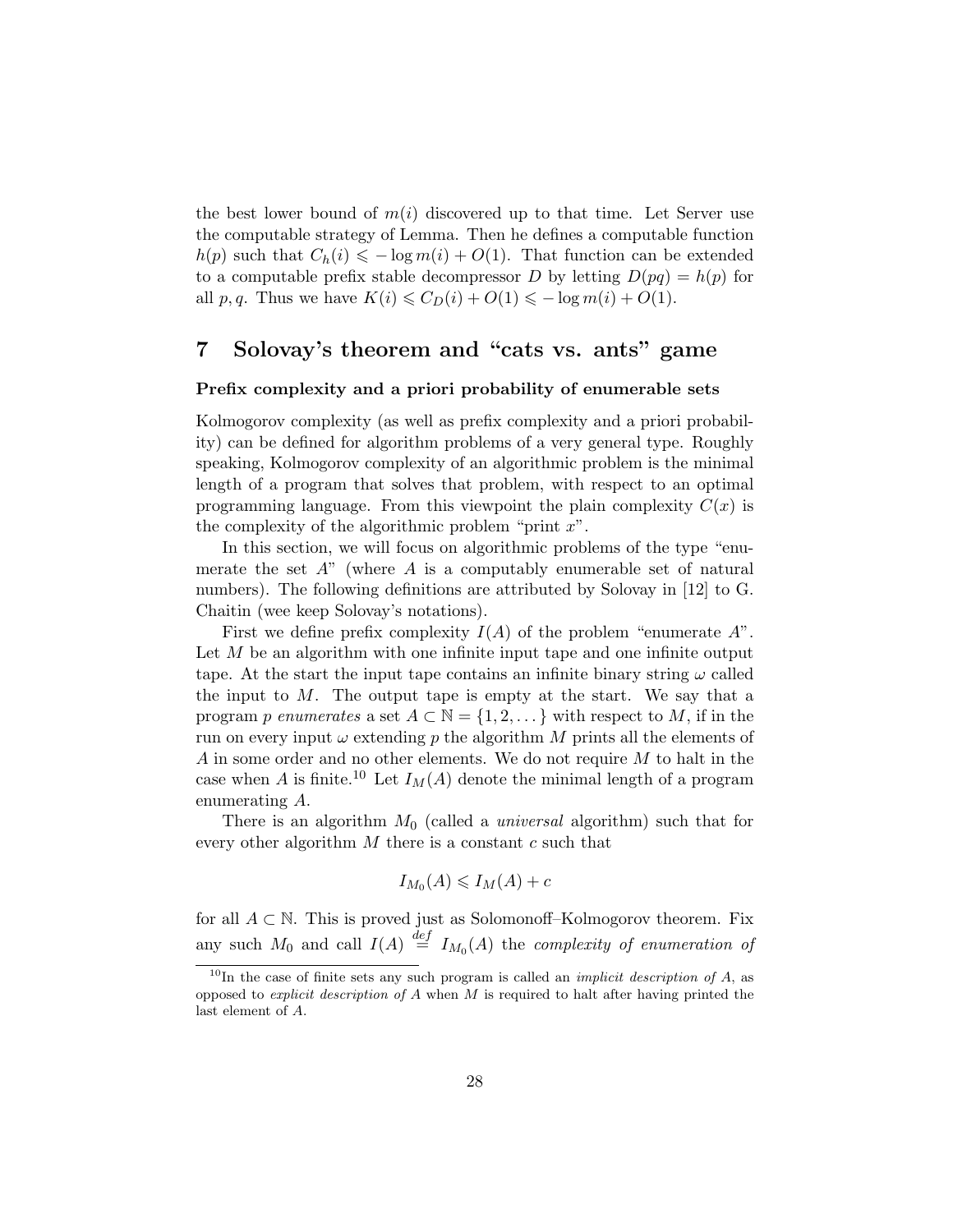A. This complexity, like the plain Kolmogorov complexity, depends on the choice of the universal algorithm and is defined up to an additive constant.

Second, define the a priori probability distribution on enumerable sets. Let M be an algorithm with one infinite input tape and one infinite output tape as described above. For every infinite 0-1-sequence  $\omega$  let  $M(\omega)$  denote the set enumerated by M when  $\omega$  is written on its input tape. For every  $A \subset \mathbb{N}$  consider the probability

$$
p_M(A) = \text{Prob}[M(\omega) = A].
$$

We say that M generates  $p_M$ . A theorem of de Leeuw, Moore, Shannon and Shapiro [6] states that if  $p_M(A) > 0$  for some algorithm M then A is enumerable.

The class of generatable distributions has a maximal one up to a multiplicative constant. In other words, there is a algorithm  $M_1$  (called *optimal*) such that for every algorithm  $M$  there is a constant  $c$  such that

$$
c \cdot p_{M_1}(A) \geqslant p_M(A)
$$

for all  $A \subset \mathbb{N}$ . This is proved just as the theorem on existence of maximal lower semi-computable semimeasure on natural numbers.

Fix any optimal  $M_1$  and call  $m(A) \stackrel{def}{=} p_{M_1}(A)$  the *a priori* probability of enumerating A. The a priori distribution thus depends on the choice of the optimal algorithm and is defined up to a multiplicative constant. Let  $H(A)$  denote the negative binary logarithm of the a priori probability of A:  $H(A) = \lceil -\log m(A) \rceil.$ 

Comparing  $M_0$ , the algorithm defining  $I(A)$ , with  $M_1$ , the algorithm defining  $m(A)$ , we see that

$$
H(A) = \lceil -\log p_{M_1}(A) \rceil \leq I_{M_1}(A) \leq I_{M_0}(A) + O(1) = I(A) + O(1)
$$

for all A. Solovay [12] has proved that conversely  $I(A) \leq 3H(A)+O(\log H(A))$ for all A, which can be viewed as a sharpening of de Leeuw et al.'s result. It is unknown whether we can replace the constant 3 in this inequality by a smaller constant. In the case of *finite* sets we can do it.

**Theorem 11** ([15]). For every finite set  $A \subset \mathbb{N}$  we have  $I(A) \leq 2H(A) +$  $O(\log H(A)).$ 

The proof of Theorem 11 is based on a computable winning strategy in the following game.<sup>11</sup>

 $11$ <sup>The</sup> proof of Solovay's theorem is also based on a game. That game is more complicated and we omit it in this survey.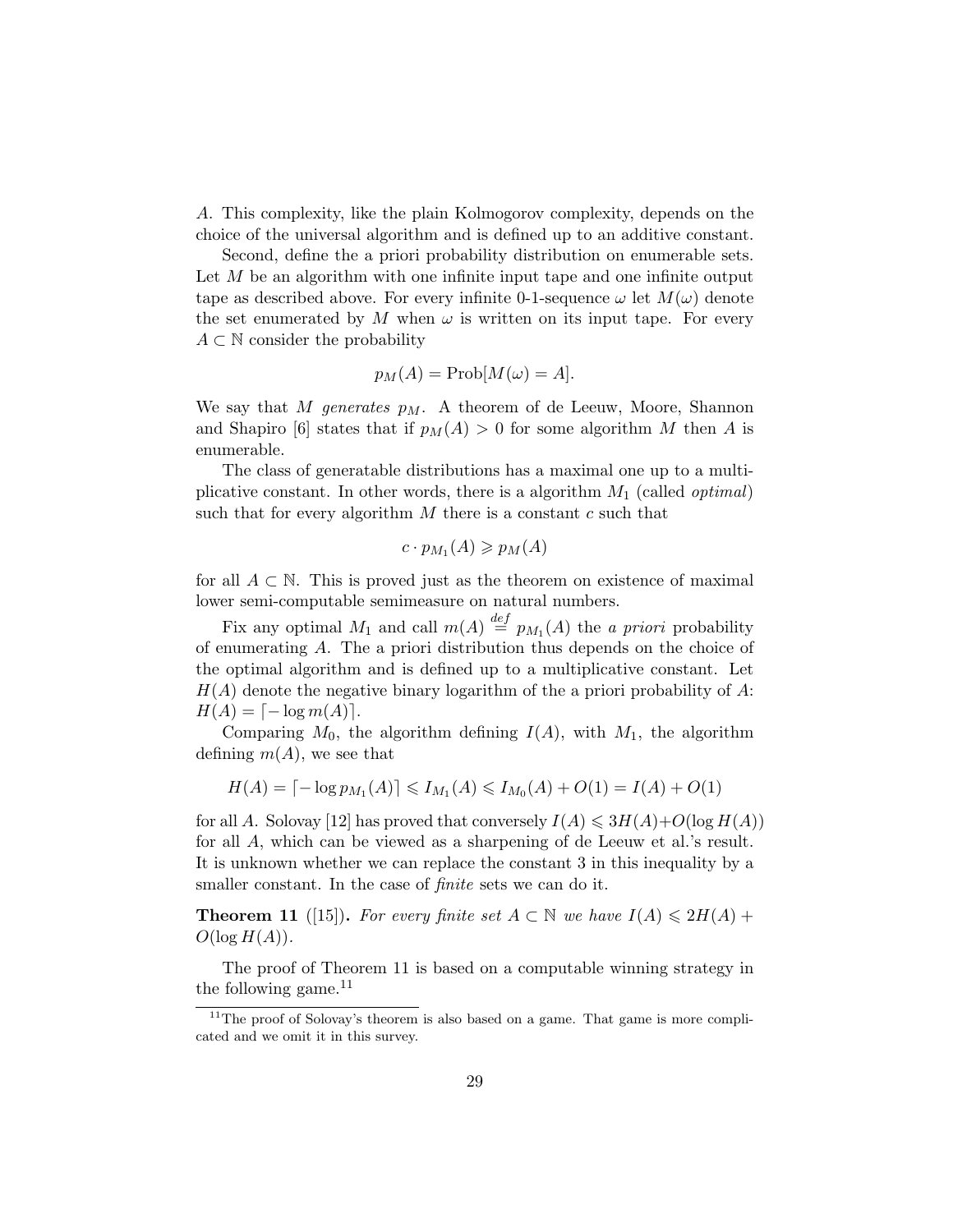### Ants versus cats game

The game is specified by a positive rational number  $\varepsilon$  and a natural number k. Consider finite subsets of  $N$  as nodes on the infinite directed graph, where there is an arc from a set A to a set B if A is a proper subset of B.

Imagine that certain very tiny animals, like ants, and also some medium size animals, like cats, move along edges of this graph. At the start of the game all ants and cats are in the initial node ∅. We regard ants as infinitely divisible. The cats are not divisible and there are k of them.

The movements of cats are controlled by Alice, and the movements of ants by Bob. Players make alternative moves (say, Bob starts). In his turn Bob may make a finite number actions of the following type: move any portion of ants from a node A to a node B that is reachable from A along edges of the graph. In her turn Alice may make a finite number actions of the following type: move a cat to a new node, also only along edges of the graph.

The game lasts infinitely long. Alice wins if after each of her moves there is a cat in every node where the fraction of ants is at least  $\varepsilon$ . Call this game the k,  $\varepsilon$ -game. We will assume that  $1/\varepsilon$  is integer.

### Analysis of the game

Clearly, if  $k < 1/\varepsilon$  then Bob wins  $k, \varepsilon$ -game. Indeed, on the first move, Bob can move a fraction  $\varepsilon$  of ants in all the nodes  $\{1\}, \{2\}, \ldots, \{1/\varepsilon\}.$  After her first move Alice looses, as she have not enough cats to put them in all these nodes.

It is not hard to see, however, that  $1/\varepsilon$  cats are not enough for Alice to win. For example, Bob can win 1/4, 4-game as follows. Bob first moves  $1/4$  of ants in each of the nodes  $\{1\}, \{2\}, \{3\}, \{4\}$ , forcing cats to move in those nodes. Then  $1/4$  of ants move to the node  $\{1,2\}$  and another  $1/4$ of ants to the node  $\{3, 4\}$ . The remaining amount of ants in each of nodes  $\{1\}, \{2\}, \{3\}, \{4\}$  is  $1/8$ . Alice has to move a cat to each of the nodes  $\{1, 2\}$ and  $\{3, 4\}$ . Say, cats leave nodes  $\{1\}$  and  $\{3\}$ . Now both these nodes have  $1/8$  of ants out of reach of any cat. These ants move to the node  $\{1,3\}$  and Bob wins.

On the other hand, it turns out that Alice can win with  $O(1/\varepsilon^2)$  cats, and her winning strategy is computable. Theorem 11 is basically a reformulation of the existence of such strategy.

**Lemma 7.** Alice has a computable winning strategy in  $\varepsilon$ ,  $O(1/\varepsilon^2)$ -game. (The winning algorithm receives  $\varepsilon$  as an input.)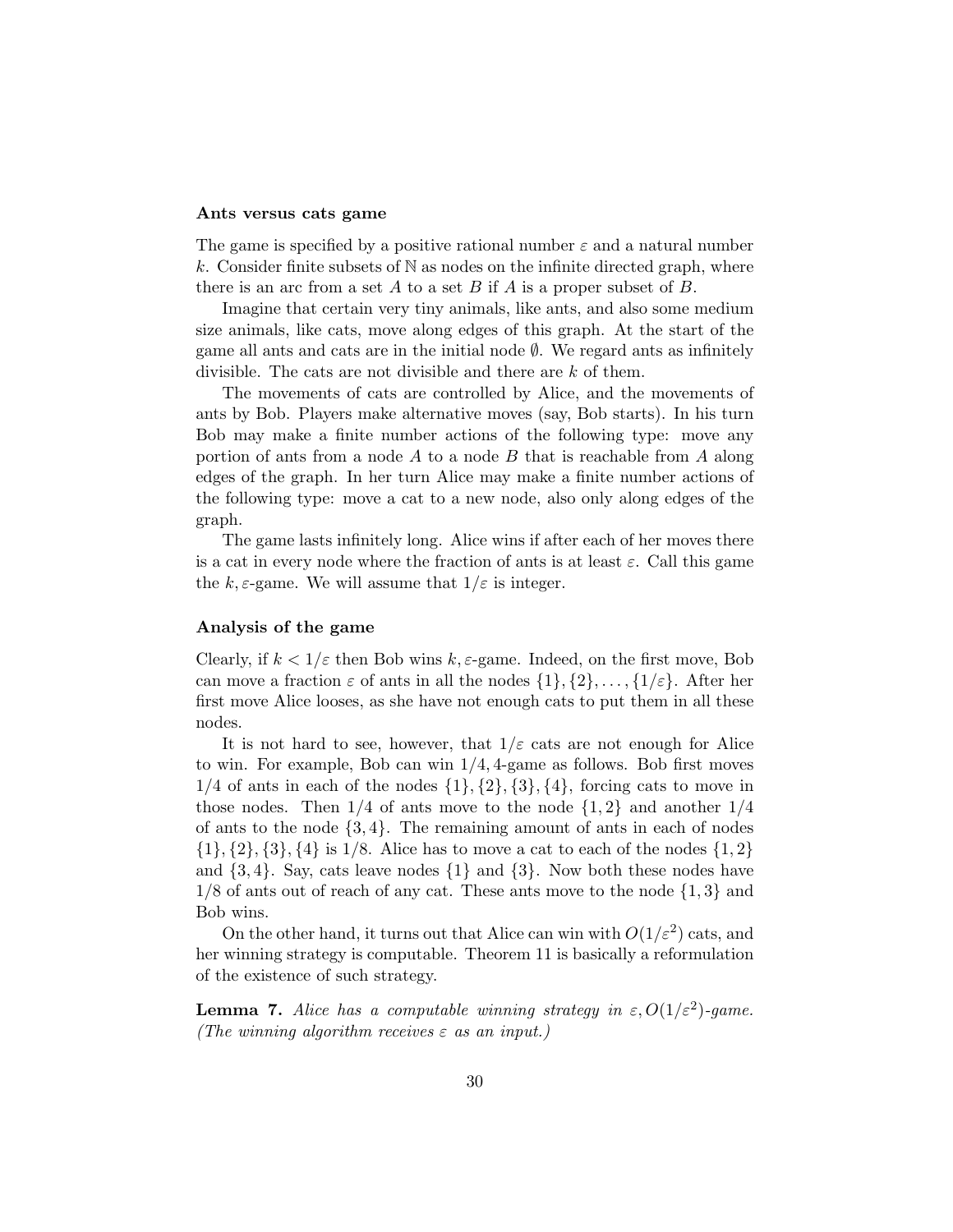*Proof.* <sup>12</sup> Let  $K = 1/\varepsilon$ . Alice will have  $K(K+1)/2$  cats. After each Alice's move each cat will be assigned a *rank*, which is a natural number in the segment  $\{1, 2, \ldots, K\}$ . Also she will assign to each cat a subset of  $\Omega$  of measure  $\varepsilon$ , called the set of ants attended by that cat. That subset will be a finite union of intervals.

The rank and attended ants will change time to time so that the following be true after each Alice's move (and at the start of the game).

- 1. For all  $r \leq K$  there are exactly r cats of rank r.
- 2. The sets of ants attended by cats of the same rank are pair-wise disjoint. (As there are  $K$  cats of rank  $K$ , this item implies that every ant is attended by a cat of rank  $K$ .)
- 3. All ants attended by a cat are at its reach (the cat can move to the node where that ant sits).
- 4. There is a cat in every node A where the amount of ants is at least  $\varepsilon$ .

At the start all  $K(K+1)/2$  cats are in the node  $\emptyset$  and ranks and attended ants are assigned so that items 1 and 2 be true. Items 3 and 4 follow.

Ants' movement can destroy only item 4 so we need to explain how we restore item 4 after every Alice's move. W.l.o.g. we may assume that item 4 has become false for only one node A. By item 2 there is a cat that attends an ant in the node A. Choose such cat of the smallest rank, call it the chosen *one*, and move it to A. We have restored item 4 for the node  $A$  (however we might have created a similar problem for the previous location of the chosen cat; further we will explain how to handle with that). To restore item 3 change the set of ants attended by the chosen cat to an  $\varepsilon$  fraction of ants in the node A.

This change can violate item 2 and to restore it we change ranks as follows. Let r denote the rank of the chosen cat. As no cat of rank  $r-1$ attends any ant in the node  $A$ , the set of ants attended by the chosen cat is disjoint with sets attended by all the cats of rank  $r - 1$ . Thus we can just swap ranks  $r$  and  $r - 1$  (except the rank of the chosen cat).

After these actions all the items are fulfilled possibly but item 4 for the previous location B of the chosen cat. If that case B is a proper subset of  $A$ and we repeat the same procedure for  $B$  in place of  $A$ . After a finite number of times the process will converge.  $\Box$ 

 $12$ The presented strategy is based on Martin's strategy in another game from [9].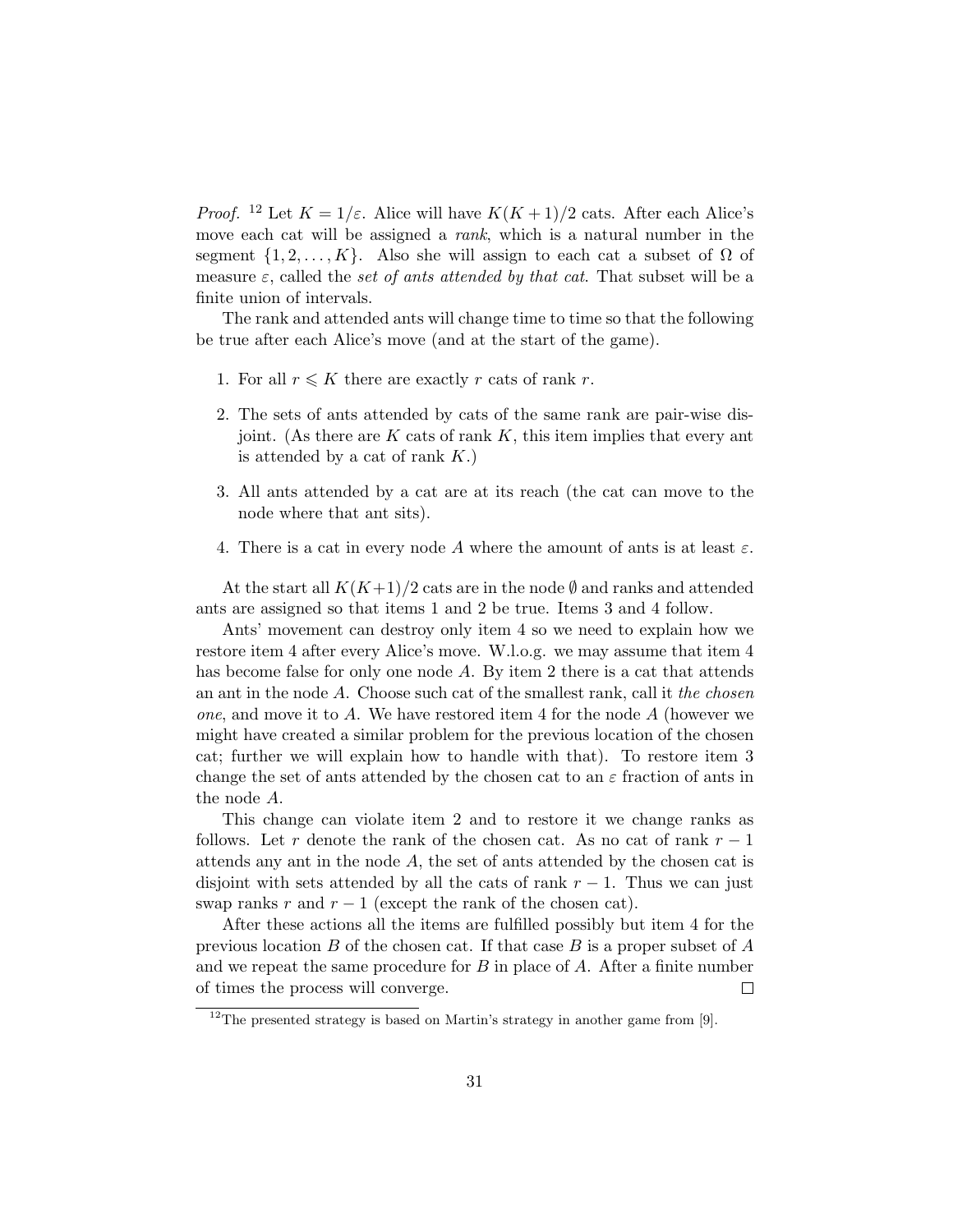It is unknown what happens for  $k \approx 1/\varepsilon^{\alpha}$  where  $\alpha$  is a constant between 1 and 2.

### Proof of Theorem 11

We will prove a general statement that allows to translate existence of computable strategies in  $\varepsilon$ , k-games to inequalities relating  $I(A)$  and  $H(A)$ .

**Lemma 8.** For any constant rational  $\alpha$  the following holds. (1) If for some constant c Alice has a computable strategy that for all  $\varepsilon$  wins  $\varepsilon$ ,  $c/\varepsilon^{\alpha}$ -game<sup>13</sup> then  $I(A) \le \alpha H(A) + O(\log H(A))$ . (2) Conversely, if for some positive  $\delta$  Bob has a computable winning strategy that for arbitrarily small  $\varepsilon$  wins  $\varepsilon, \delta/\varepsilon^{\alpha}$ -game<sup>13</sup>then  $I(A) \geq \alpha H(A) - O(\log I(A))$  for infinitely many finite sets A.

*Proof.* (1) Assume that Alice has a computable winning strategy in  $\varepsilon$ ,  $c/\varepsilon^{\alpha}$ game. Fix i and let  $\varepsilon = 2^{-i}$  and  $k = c/\varepsilon^{\alpha}$ . Consider the following Bob's strategy. Bob runs the universal machine from the definition of  $m(A)$  on all possible random inputs for  $t = 1, 2, \ldots$  steps. Every infinite sequence  $\omega \in \Omega$ is considered by Bob as an infinitesimal ant. Ants move so that after tth Bob's move an ant  $\omega$  sits in a node A iff the universal machine on input  $\omega$ in t steps has printed all elements of A and no other elements.

More specifically, let  $t$  be a natural number and  $p$  a string of length at least t. Let  $A^t(p)$  denote the output of the algorithm on inputs with prefix p (in t steps the algorithm cannot scan more than t input symbols, thus  $A^t(p)$ ) is well defined). On the move for each string  $p$  of length  $t$  all ants in the set  $\Omega_p$  move from the node  $A^{t-1}(p)$  (where they were immediately after  $t-1$ st Bob's move) to the node  $A^t(p)$ . As  $A^{t-1}(p) \subset A^t(p)$ , Bob does not violate the rules of the game.

Apply Alice's computable winning strategy against this Bob's strategy. Ants and cats move in a computable way. In particular, the location of cat number j at time t can be computed given j, t and i. Let  $C_i$  stand for the union of all nodes (i.e. sets) visited by cat number  $j$ . There is a machine M' that on every input beginning with  $\hat{i}j$  enumerates  $C_j$ . For this machine it holds

$$
I_{M'}(C_j) \leq 2\log i + \log j + O(1) \leq 2\log i + \alpha i + O(1)
$$

and by universality

$$
I(C_j) \leq I_{M'}(C_j) + O(1) \leq \alpha i + 2\log i + O(1)
$$

<sup>&</sup>lt;sup>13</sup>The winning algorithm receives  $\varepsilon$  as an input.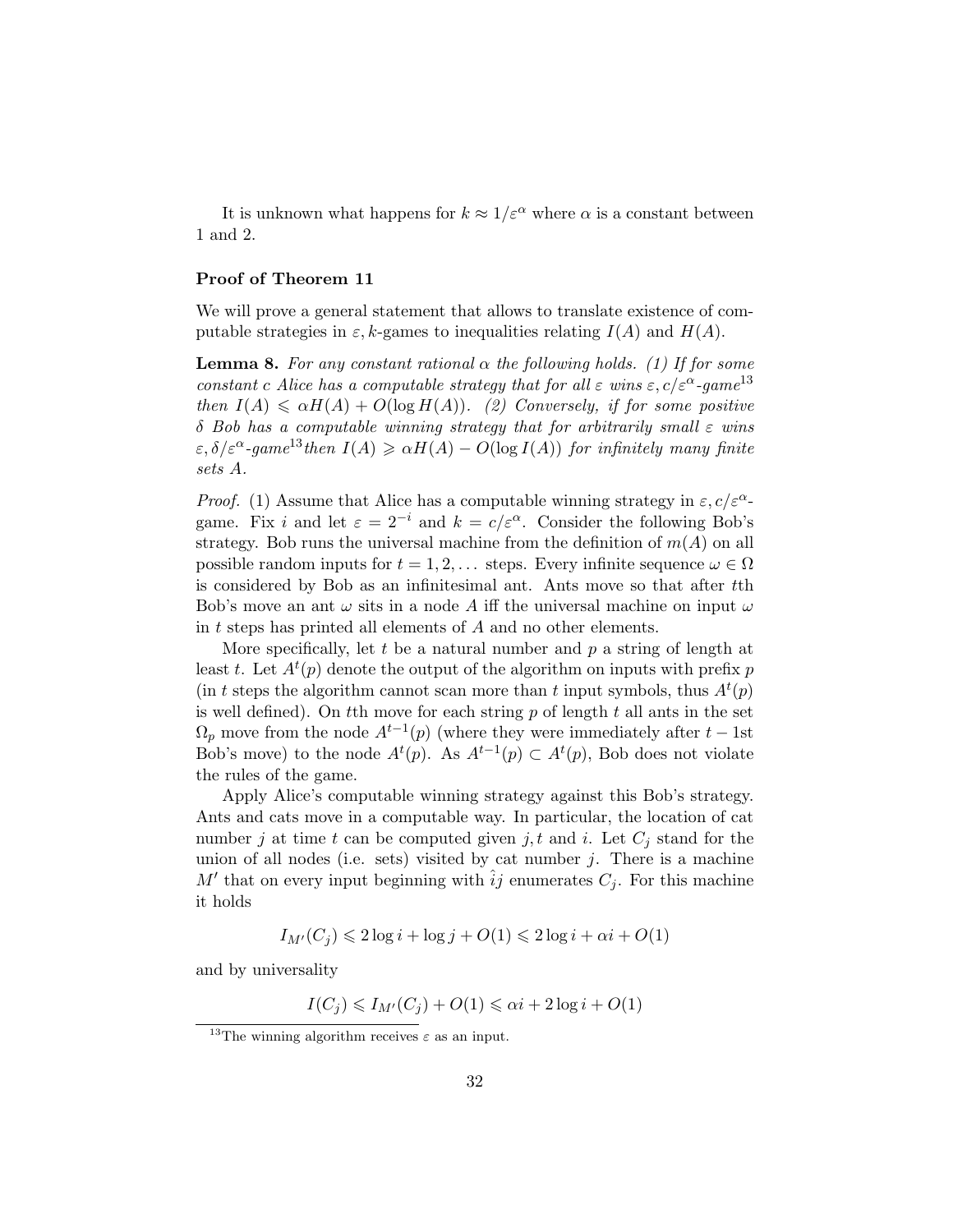for all  $i$ .

Assume now that  $m(A) \geq 2^{-i+1}$ . Starting from some Bob's move the fraction of ants in the node A will be at least  $2^{-i} = \varepsilon$ . <sup>14</sup> Thus starting from some move there is a cat in A. One of them visits A infinitely often, which means that it sits in A starting from some time. In other words,  $A = C_j$  for some *j* and

$$
I(A) \leqslant 2i + 2\log i + O(1)
$$

for every A with  $m(A) \geqslant 2^{-i+1}$ . Letting i be the integer part of  $-\log m(A)/2$ we obtain the proof of the first part of Theorem.

(2) Assume that for arbitrarily small  $\varepsilon$  Bob has a computable winning strategy in  $\varepsilon$ ,  $\delta/\varepsilon^{\alpha}$ -game. Thus for some constant c for infinitely many i Bob wins  $2^{-i}$ ,  $2^{\alpha i - c}$ -game.<sup>15</sup>

Fix any such i and let Alice use the following strategy. She identifies her cats with binary strings of length less than  $\alpha i - c$ . She runs the universal algorithm in the definition of  $I(A)$  in steps on all inputs of length less than  $\alpha i - c$ . Once she finds out that the machine on an input p prints in t steps all elements from a set A and no other elements, she moves "cat  $p$ " to the node A. This strategy guarantees the following property:

If A is a finite set such that  $I(A) < \alpha i - c$  then starting from some time there is a cat in the node A.

Apply Bob's winning strategy against this Alice's strategy. We can assume that Bob's strategy is "lazy". That is, if in Bob's turn there is a node where the amount of ants is at least  $2^{-i}$  but no cat sits in that node then the strategy just passes (does nothing). Call  $t \text{ good if this happens after } t\text{th}$ Alice's move.

We are given that Bob wins the game. This means that there is  $T$  such that all  $t > T$  are good. On all moves  $t > T$  ants do not move. Let  $A_1, \ldots, A_N$  be all nodes where the amount of ants on moves  $t > T$  is at least  $2^{-i}$ . For every  $t > T$  at least one of the nodes  $A_1, \ldots, A_N$  has no cat in time t. Therefore, there is a node  $A_i$  that has no cat infinitely many times, which implies  $I(A_i) \geq \alpha i - c$ .

<sup>&</sup>lt;sup>14</sup>Indeed, let  $\beta$  denote the amount of ants that have visited the node A during the entire game. There is t such that the amount of ants that have visited A in first t moves is at least  $β - ε$ . On steps  $t + 1, t + 2, ...$  at most  $ε$  of ants in total can arrive in A, hence on every step  $t' \geq t$  the amount of ants in A is at least  $m(A) - \varepsilon \geq 2^{-i+1} - \varepsilon = \varepsilon$ .

<sup>&</sup>lt;sup>15</sup>Indeed, assume that Bob has a computable winning strategy in  $\varepsilon$ ,  $\delta/\varepsilon^{\alpha}$ -game. Let *i* be the integer such that  $2^{-i} \leq \varepsilon < 2^{-i+1}$ . Then the same strategy wins  $2^{-i}$ ,  $\delta 2^{\alpha(i-1)}$ -game.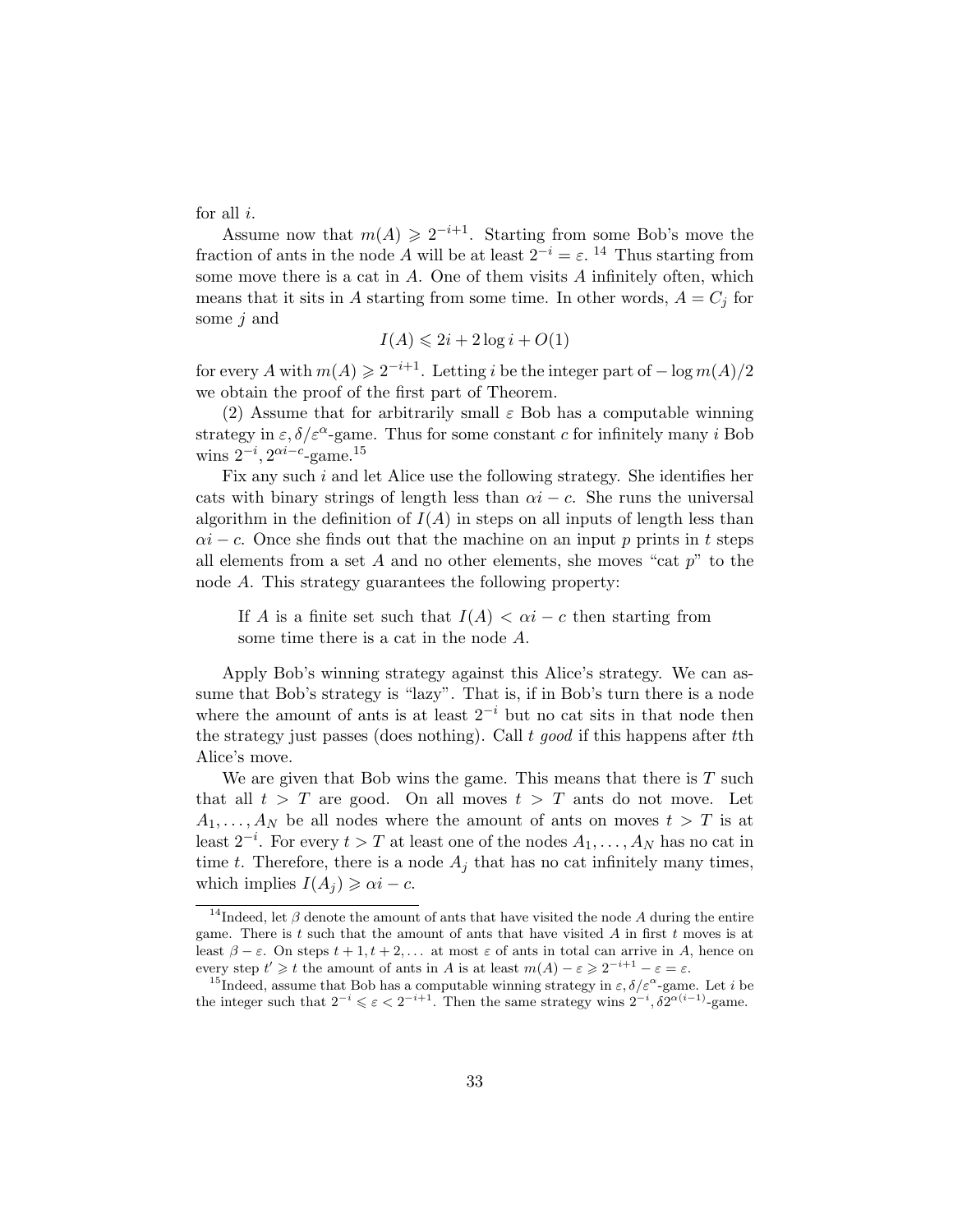As movement of ants is computable (given  $i$ ), for every i there is an algorithm  $M_i$  such that  $m_{M_i}(A)$  coincides with the limit of fraction of ants in node A for every finite set A.

The algorithm  $M_i$  depends on i. However, all  $M_i$  can be merged into one algorithm M such that

$$
m_M(A) = \sum_i \frac{m_{M_i}(A)}{i(i+1)}
$$

(choose *i* with probability  $\frac{1}{i(i+1)}$  and then run  $M_i$ ). For this algorithm M for infinitely many  $i$  there is  $A$  such that

$$
m_M(A) \geqslant \frac{2^{-i}}{i(i+1)}, \qquad I(A) \geqslant \alpha i - c.
$$

These inequalities imply that

$$
\alpha H(A) \leq \alpha (i + \log i(i + 1) + O(1)) \leq I(A) + O(\log I(A)). \quad \Box
$$

### Acknowledgment

The author is sincerely grateful to Alexey Klimenko for reading the preliminary version of the paper.

# References

- [1] C.H. Bennett, P. Gács, M. Li, P.M.B. Vitanyi, and W.H. Zurek. "Information Distance", IEEE Trans. on Information Theory 44 (1998), No 4, 1407–1423.
- [2] B. Durand, A. Shen, and N. Vereshchagin. Descriptive Complexity of Computable Sequences. Theoretical Computer Science 171 (2001), p. 47–58;
- [3] S. Fiorini and R. J. Wilson, Edge-colorings of graphs, Pitman 1977.
- [4] Gregory Chaitin, "A theory of program size formally identical to information theory," Association for Computing Machinery Journal, vol. 22, 1975, pp. 329-340.
- [5] Kolmogorov A. N., Three approaches to the quantitative definition of information. Problems Inform. Transmission, 1(1):1–7, 1965.)